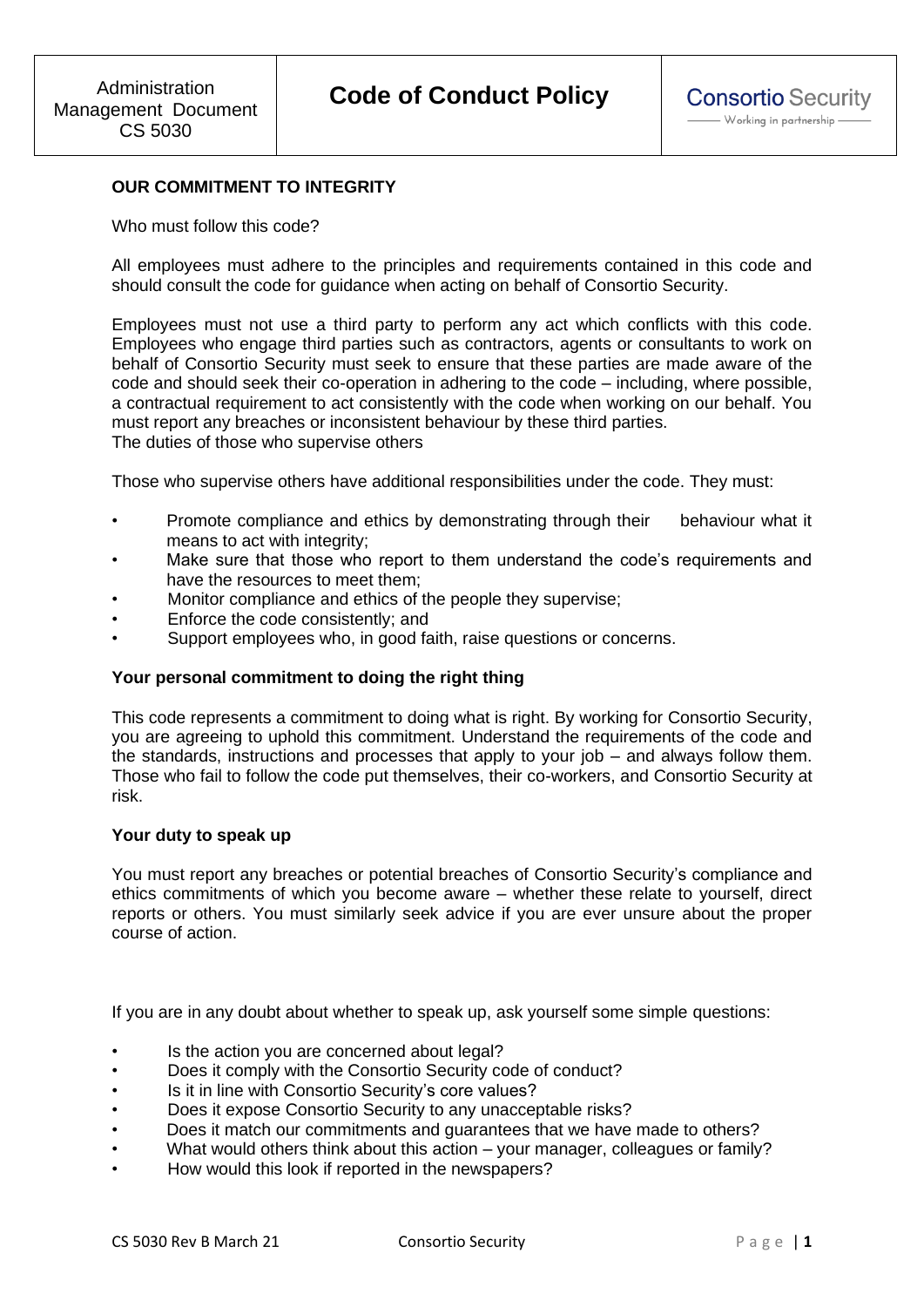• Does it feel right? It may seem easier to keep silent or look the other way. But our commitment to integrity means we must never ignore a legal or ethical issue that needs to be addressed.

### **Where to go for help**

Any employee, who in good faith seeks advice, raises a concern or reports misconduct is following this code and is doing the right thing. Consortio Security takes claims of retaliation very seriously and will not tolerate retaliation against that person. Allegations of retaliation will be investigated and appropriate action taken. Anyone responsible for reprisals against individuals who report suspected misconduct or other risks to the business will be subject to disciplinary action up to and including dismissal.

For legal and business conduct issues a good place to start is your line manager or your HR representative. Your line manager and HR representative will maintain the strictest confidentiality and your concerns will be addressed at a senior level in a fair and consistent manner.

Every effort will be made to give your call a quick response and to deal with your question or concern promptly, especially when circumstances make it time critical.

### **Review of group compliance & ethics**

- All breaches shall be discussed at board level and actions identified to prevent recurrence.
- The board will undertake regular assessment of compliance risks and ensure that internal controls are responsive to these risks.
- Line management will provide support to help employees comply with the code of conduct and applicable laws.
- The board commits to ensure that internal investigation processes remain objective and unbiased.
- The board commits to consistent disciplinary procedures for breaches of the code and the incorporation of compliance and ethics into performance appraisal processes.

# **HEALTH, SAFETY, SECURITY AND THE ENVIRONMENT (HSSE)**

The goals of our business are:

- To prevent all accidents at the workplace;
- To provide a safe and healthy working environment; and
- To eliminate the use of products and practices found to have an adverse effect on people, equipment or the environment.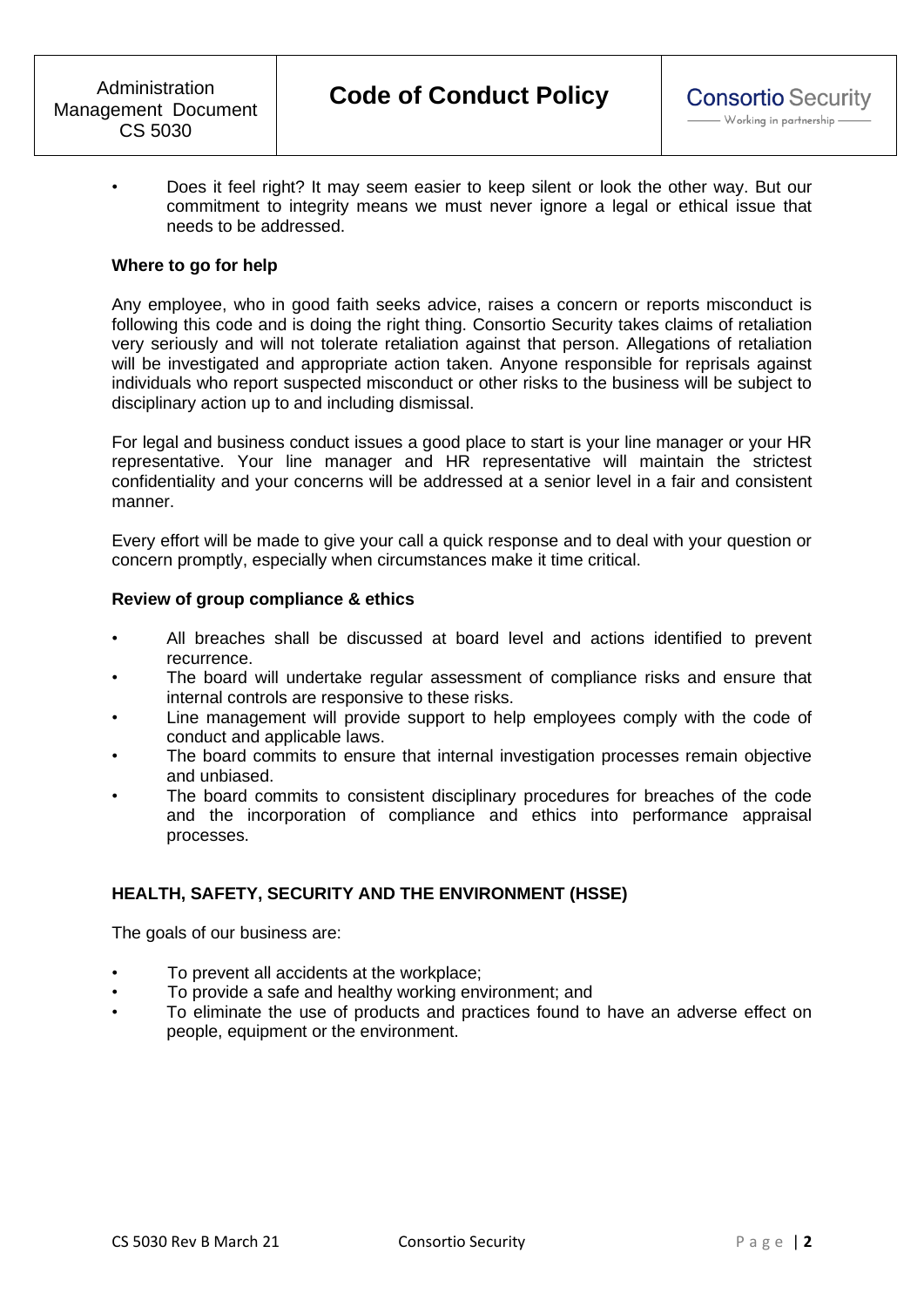Consortio Security will achieve our goals by regular reviews of the working environment and empowerment of every staff member, promoting ownership of an individual's responsibilities to HSE throughout the business.

We will develop a policy of co-operation between clients, suppliers, employees and other stakeholders to support our compliance with HSSE legislation.

We will use this co-operation to build a clear structure, effective communication and identifiable training.

We will record the results of risk assessments and of arrangements for the effective planning, organisation, control, monitoring and review of the preventative and protective measures.

This policy statement will be reviewed annually by the board of the Consortio Security.

We will ensure that Health and Safety is maintained as a core value in the organisation.

Simply obeying safety rules is not enough. Consortio Security's commitment to safety means each of us needs to be alert to safety risks as we go about our jobs.

### **Basic rules you must always follow:**

- Comply with the requirements of the law, health and safety management system at your work location, including the use of relevant standards, instructions and processes;
- Stop any work that becomes unsafe;
- Only undertake work for which you are trained, competent, medically fit and sufficiently rested and alert to carry out;
- Make sure you know what to do if an emergency occurs at your place of work;
- Help ensure that your colleagues as well as our contractors and other third parties act in accordance with our health and safety commitments;
- Promptly report any accident, injury, illness, unsafe or unhealthy condition, so that steps can be taken to correct, prevent or control those conditions immediately. Never assume that someone else will report a risk or conditions; and
- If you are unclear about your HSSE obligations or have a concern about a potential or actual breach of health and safety law or internal company policies seek advice.

### **Never**

- Undertake work when your performance is impaired by alcohol or other drugs, legal or illegal, prescribed or otherwise;
- Possess, use or transfer illegal drugs or other substances on company premises; and
- Use threats, intimidation or other violence at work, or bring weapons including those carried for sporting events onto company premises.

### *Will I be penalized if I stop work when I have concerns about HSSE?*

Consortio Security is committed to providing a safe place of work for everyone that includes stopping work if we ever have concerns about HSSE. We will not tolerate retaliation against anyone who in good faith stops work for HSSE issues.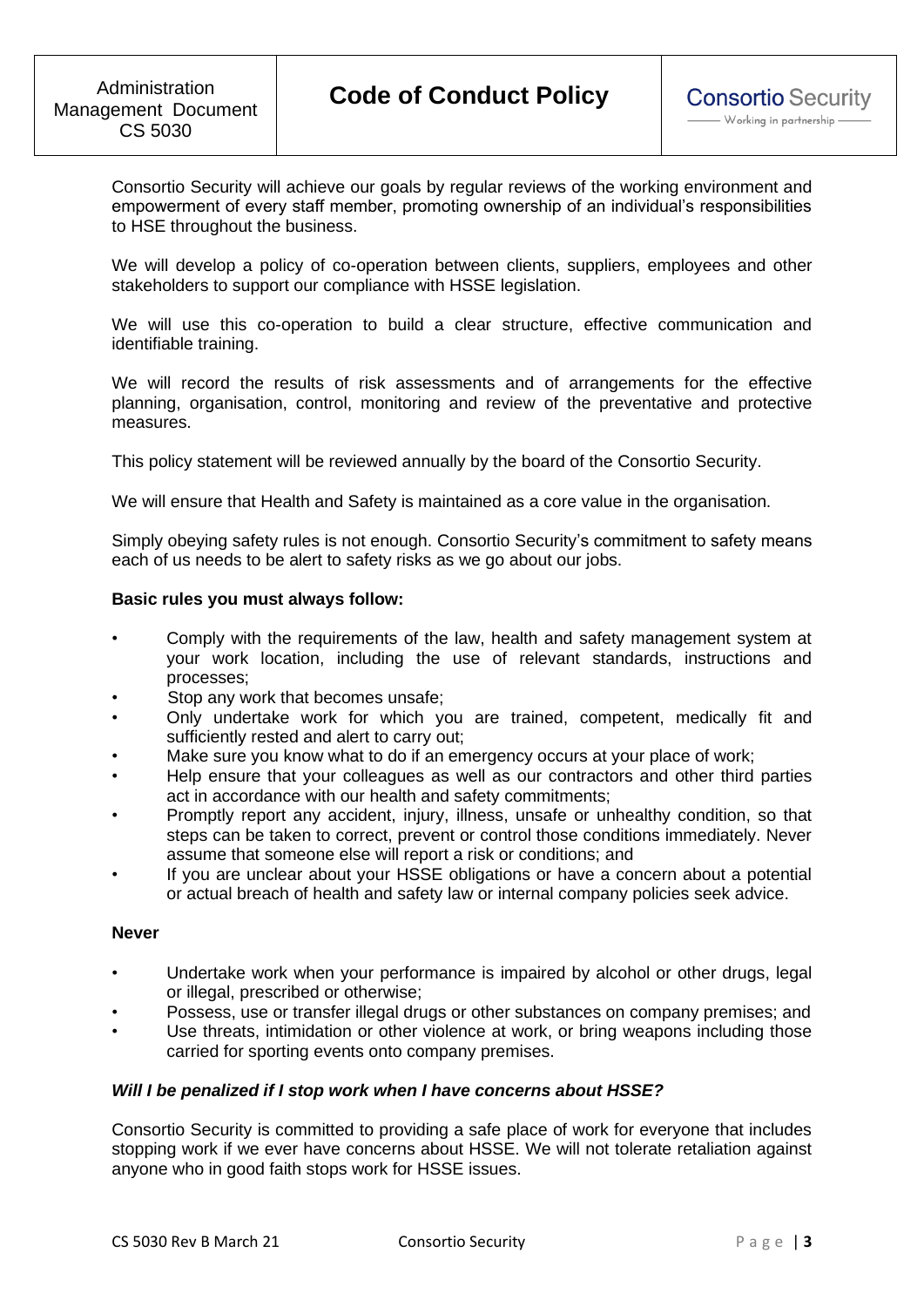# **EMPLOYEES**

At Consortio Security we seek to build a workplace that is safe, professional, and supportive of teamwork and trust. Everyone who works for Consortio Security contributes to our success and to creating a great company. Working together, drawing from our diverse talents and perspectives, we will stimulate new and creative opportunities for our business.

We are committed to creating a work environment of mutual trust in which diversity and inclusion are valued and where everyone who works for Consortio Security is treated with dignity and respect. Employees will be recruited, selected, developed and advanced on merit, irrespective of race, colour, religion, gender, age, national origin, sexual orientation, gender identity, marital status or disability. They will be entitled to feel included as part of an organisation of people from diverse backgrounds.

We will seek to work in good faith with our employees and their representatives within the appropriate legal framework.

#### **Fair treatment and equal employment opportunity**

Consortio Security is a company with approximately 650 employees operating in 3 continents. Our strength is the diversity of our people. Each employee is recognized as an important member of our worldwide team. We respect the rights and dignity of all employees.

Consortio Security aspires to create a work environment of mutual trust and respect, in which diversity and inclusion are valued, and where everyone who works for Consortio Security: -

- Knows what is expected of them in their job;
- Have open, constructive performance conversations;
- Is helped to develop their capabilities;
- Is recognized and competitively rewarded for their performance based on merit;
- Is listened to and is involved in improving team performance;
- Is fairly treated, with respect and dignity, without discrimination; and
- Feels supported in the management of their personal priorities.

#### **Basic rules you must follow:**

In support of these aspirations, as a Manager at Consortio Security you must:

Make sure your own decisions regarding recruitment, selection, development and advancement of employees are based on merit, qualifications, demonstrated skills and achievements. Do not allow factors such as race, colour, religion, gender, age, national origin, sexual orientation, gender identity, marital status or disability to influence your judgement.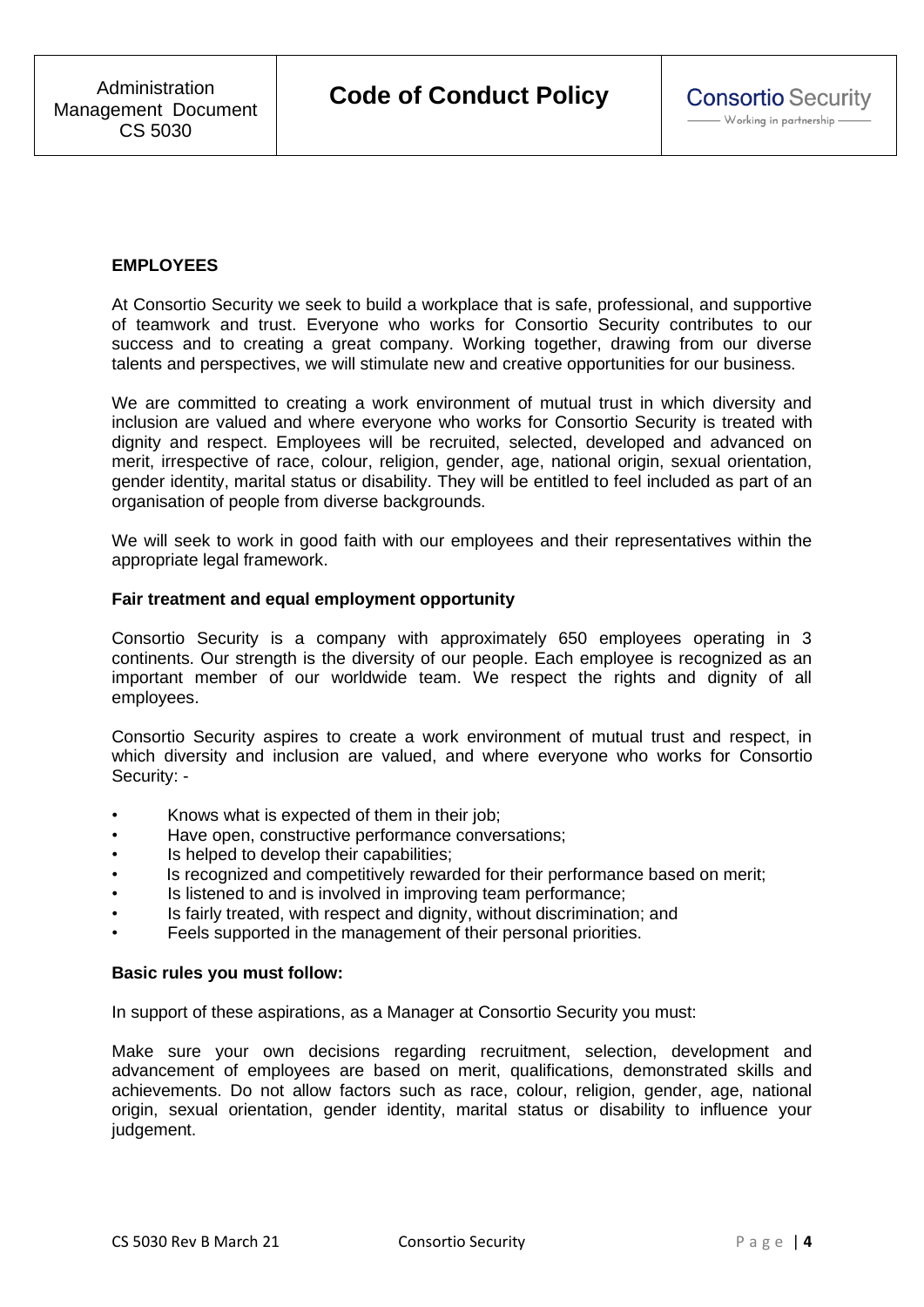Follow all applicable labour and employment laws wherever we operate. In some areas where we operate, legal requirements are stringent. Familiarize yourself with any applicable additional local requirements with which you must comply.

### **As an Consortio Security employee you must:**

Report any breaches of which you become aware and seek advice if you have a concern in this area – whether it concerns yourself, direct reports or others.

# **Forced labour**

Consortio Security is committed to the elimination of all forms of forced and compulsory labour. Each Consortio Security employee is expected to be aware of and be alert to any evidence of forced labour abuses in operations linked to our businesses and report them.

At Consortio Security, equal opportunity means just that, a fair chance for everyone.

### **Respectful, harassment-free workplace**

At Consortio Security, we believe every employee is entitled to fair treatment, courtesy and respect. Consortio Security will not tolerate any form of abuse or harassment, in any company workplace, toward employees, contractors, suppliers, customers or others.

### **Basic rules you must follow:**

### **Never**

- Engage in behaviour that could be characterized as offensive, intimidating, malicious or insulting;
- Engage in sexual harassment i.e. unwelcome sexual advances, requests for sexual favours, physical contact or repeated sexual suggestions; and
- Engage in any form of harassment with the intent or effect of:
- Creating a hostile or intimidating work environment, including one in which employees may be driven to engage in inappropriate work practices in order to 'fit in';
- Unreasonably interfering with an individual's work performance;
- Affecting an individual's employment opportunity;
- Humiliate, denigrate or injure another person;
- Make racial, ethnic, religious, age-related, or sexual jokes or insults;
- Distribute or display offensive material, including inappropriate pictures or cartoons;
- Misuse personal information; and
- Spread malicious rumours or use voicemail, e-mail or other electronic devices to transmit derogatory or discriminatory information.

These are just examples. Whatever the form of abuse or harassment, Consortio Security takes it very seriously. It simply has no place in Consortio Security.

### **Privacy and employee confidentiality**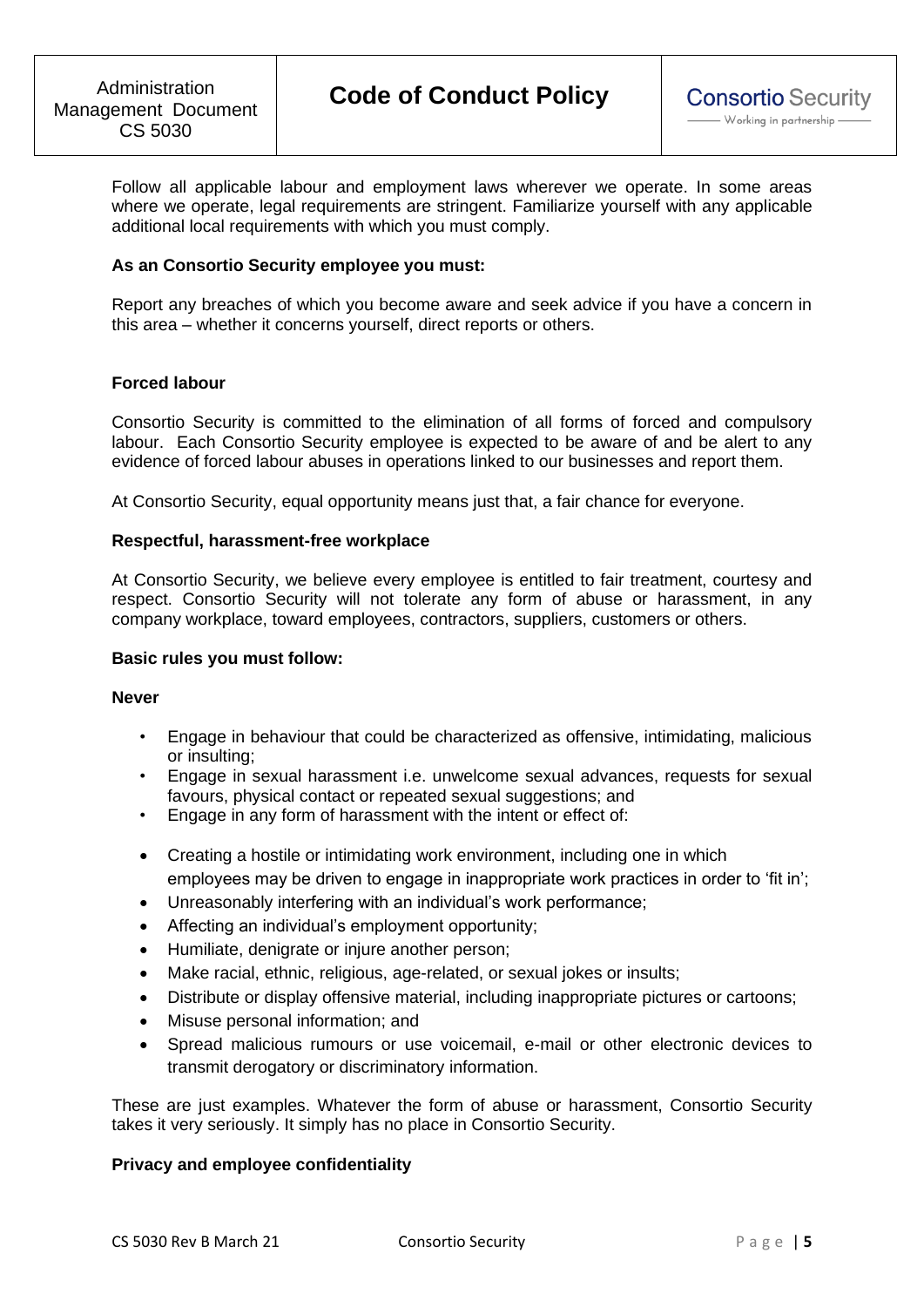Consortio Security is committed to respecting the confidentiality of our employees' personal information. It is Consortio Security's policy to acquire and retain only employee personal data that is required for the effective operation of Consortio Security, or that is required by law in the places where we operate.

### **Basic rules you must follow:**

- Access to personal data is strictly limited to company personnel who have appropriate authorization and a clear business need for that information. If you do not have authorization or a valid business reason, do not seek access to this information;
- Those with access to personal employee data must only use it for the purpose for which it was collected and adhere to the highest standards of confidentiality in using it;
- Never provide personal employee data to anyone inside or outside of CE Security without proper authorization;
- Personal data must not be held longer than necessary to meet the legal or business reason for which authorization was given; and
- There may be legal restrictions on moving personal data outside the country of origin.

Personal data, information or electronic communications created or stored on company computers or other electronic media such as hand-held devices are not private. Records of your electronic communications may be made and used for a variety of reasons, and may be subject to monitoring or auditing at any time and without notice. Keep this in mind and exercise care when you use company electronic media. Consistent with its respect for employee privacy, Consortio Security does not normally take an interest in personal conduct outside of work unless such conduct impairs the employee's work performance or affects the reputation or legitimate business interests of Consortio Security.

### **Business partners**

At Consortio Security we believe that business relationships founded on trust and mutual advantage, where both sides benefit are vital to our success. We will strive to create mutual advantage by understanding the needs of our customers, contractors, suppliers and conducting ourselves honestly, responsibly and fairly. Our continued success globally depends on competing aggressively, but we will do so fairly and in full compliance with the law.

# **RECEIVING AND GIVING GIFTS AND ENTERTAINMENT**

The exchange of gifts and entertainment can build goodwill in business relationships, but some gifts and entertainment can create improper influence (or the appearance of improper influence). Some can even be seen as bribes that tarnish Consortio Security's reputation for fair dealing or break the law. 'Gifts and entertainment' means anything of value, e.g. discounts, loans, favourable terms on any product or service, services, prizes, transportation, use of another company's vehicles, use of vacation facilities, stocks or other securities, participation in stock offerings, home improvements, tickets, and gift certificates.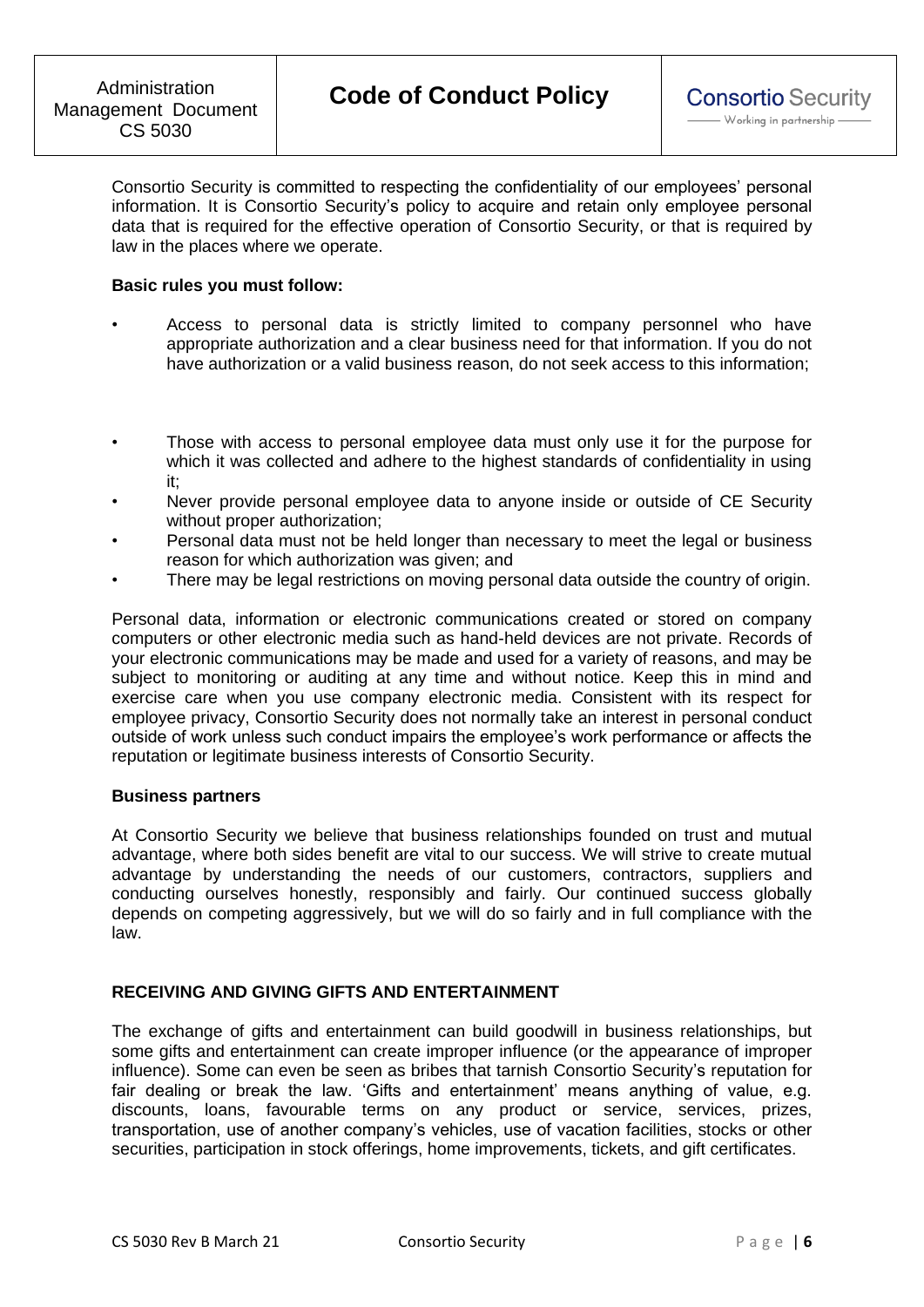Gifts and entertainment between Consortio Security employees and others fall into three categories

- Those that are usually acceptable and that you may approve yourself;
- Those that is never acceptable; and
- Those that may be acceptable but require prior approval.

# **Usually acceptable self-approval test**

Some gifts and entertainment are sufficiently modest that they do not require prior approval. Subject to your applying a 'self-approval test' (see below), the following are usually acceptable without prior approval:

- Meals: modest occasional meals with someone with whom we do business;
- Entertainment: occasional attendance at ordinary sports, theatre and other cultural events; and
- Gifts: gifts of nominal value, such as pens, calendars, or small promotional items.

### **Self-approval test**

In addition to applying the principles above, ask the following questions to determine whether a gift or entertainment is appropriate:

- Intent Is the intent only to build a business relationship or offer normal courtesy, or is it to influence the recipient's objectivity in making a business decision?
- Materiality and frequency  $-$  Is the gift or entertainment modest and infrequent or could it place you (or the other party) under an obligation?
- Legality Are you sure that the gift or entertainment is legal both in your country and in the country of the third party?
- Compliance with the other person's rules Is the receipt of gift or entertainment allowed by the recipient's organisation? Special care must be taken when dealing with government officials as many countries do not allow officials to accept gifts or entertainment.
- Transparency Would you be embarrassed if your manager, colleagues or anyone outside Consortio Security became aware? If so, there is probably something wrong.
- Hypocrisy Are you adopting double standards? We should only offer what we would be comfortable to accept (and vice versa).

### **Always unacceptable**

Other types of gifts and entertainment are simply wrong. These are never permissible, and no one can approve them. These are:

- Any gift or entertainment that would be illegal (anything offered to a government official in breach of local or international bribery laws);
- Gifts or entertainment involving parties engaged in a tender or competitive bidding process;
- Any gift of cash or cash equivalent (such as gift certificates, loans, stock, stock options);
- Any gift or entertainment that is a 'quid pro quo' (offered for something in return);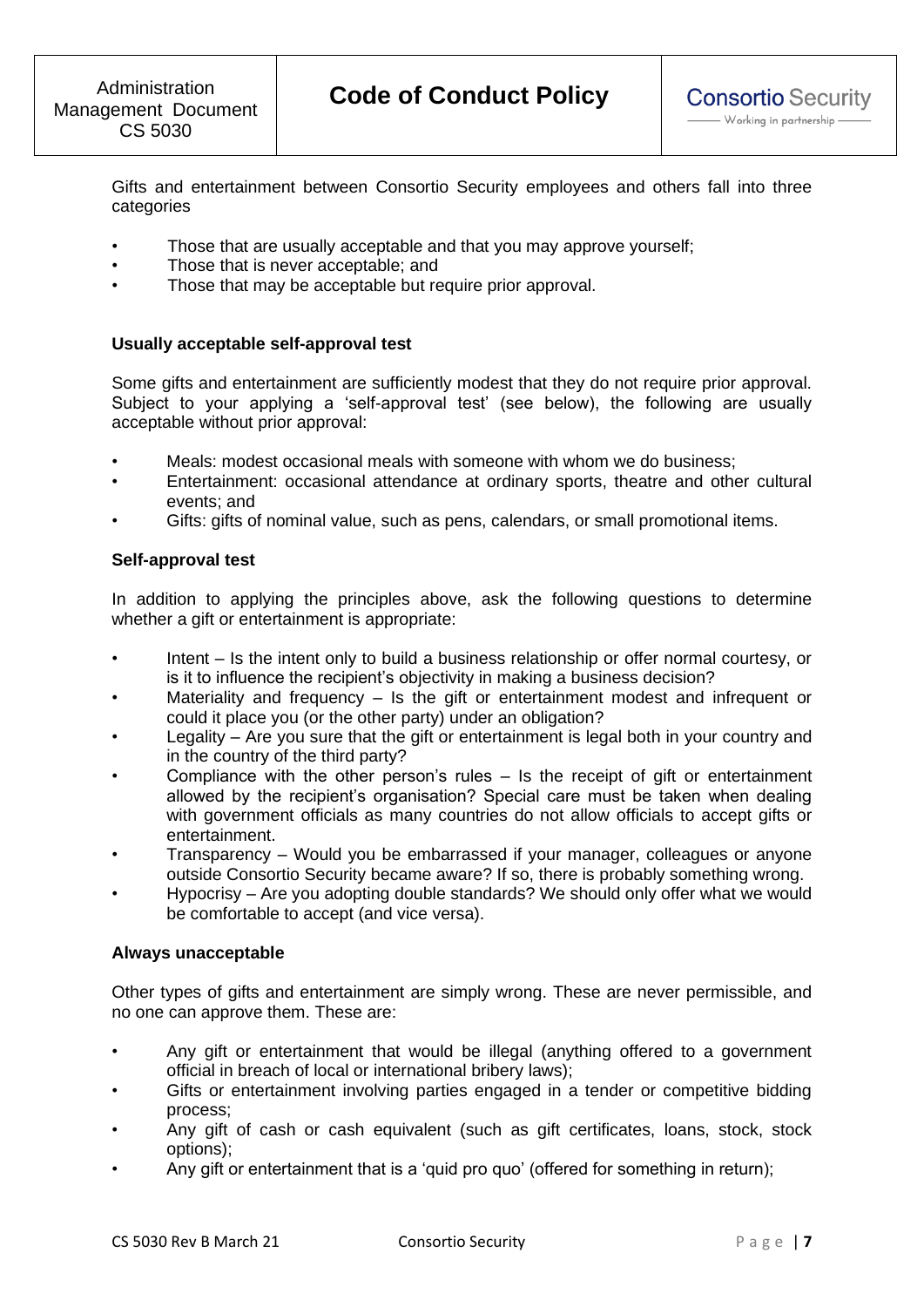- Any entertainment that is indecent, sexually oriented, does not comply with Consortio Security's commitment to mutual respect or that otherwise might adversely affect Consortio Security's reputation; and
- A gift or entertainment that you pay for personally to avoid having to report or seek approval for.

### **May be acceptable with prior approval**

For anything that does not fit into the other categories, the gift or entertainment may or may not be permissible. You must get approval from your line manager or chief operating officer (COO) as appropriate for the following:

- Entertainment that exceeds the lower of
- a) £150 or

b) The limit set by Consortio Security management.

- Gifts valued at more than £25
- Lavish meals that may cost more than £100.
- Special events such as a World Cup game or major golf tournament (these usually have a value of more than £150).
- Travel or overnight accommodation, as this normally raises the personal benefit to material levels. Any entertainment valued at more than £500 (or gifts over £150) must be approved by the COO. In determining whether to approve something in this category, Consortio Security managers will apply criteria similar to those described in the 'self-approval test'.

In some departments and business units, more restrictive guidelines or rules on gifts and entertainment may apply. Employees must be careful not to accept any gift or entertainment that does not comply with such guidelines or rules.

### **Gifts and entertainment registers**

All business meals, gifts and entertainment – whether accepted or declined by Consortio Security employees must be recorded in the gifts and entertainment register which you use. This does not apply to nominal value items such as promotional material, mementoes or working meals.

### **What to do if you receive an impermissible gift**

It is acceptable to receive a gift that exceeds a designated monetary limit if it would be insulting to decline it, but the gift must be reported to line management who will decide whether it:

- May be retained by the recipient;
- Will be retained for the benefit of Consortio Security;
- Will be sold and the money donated to charity; or
- Will be returned to the donor.

You must immediately return any gift of cash or cash equivalent such as a bank cheque, money order, investment securities or negotiable instrument.

### **Rules for gifts and entertainment involving government officials**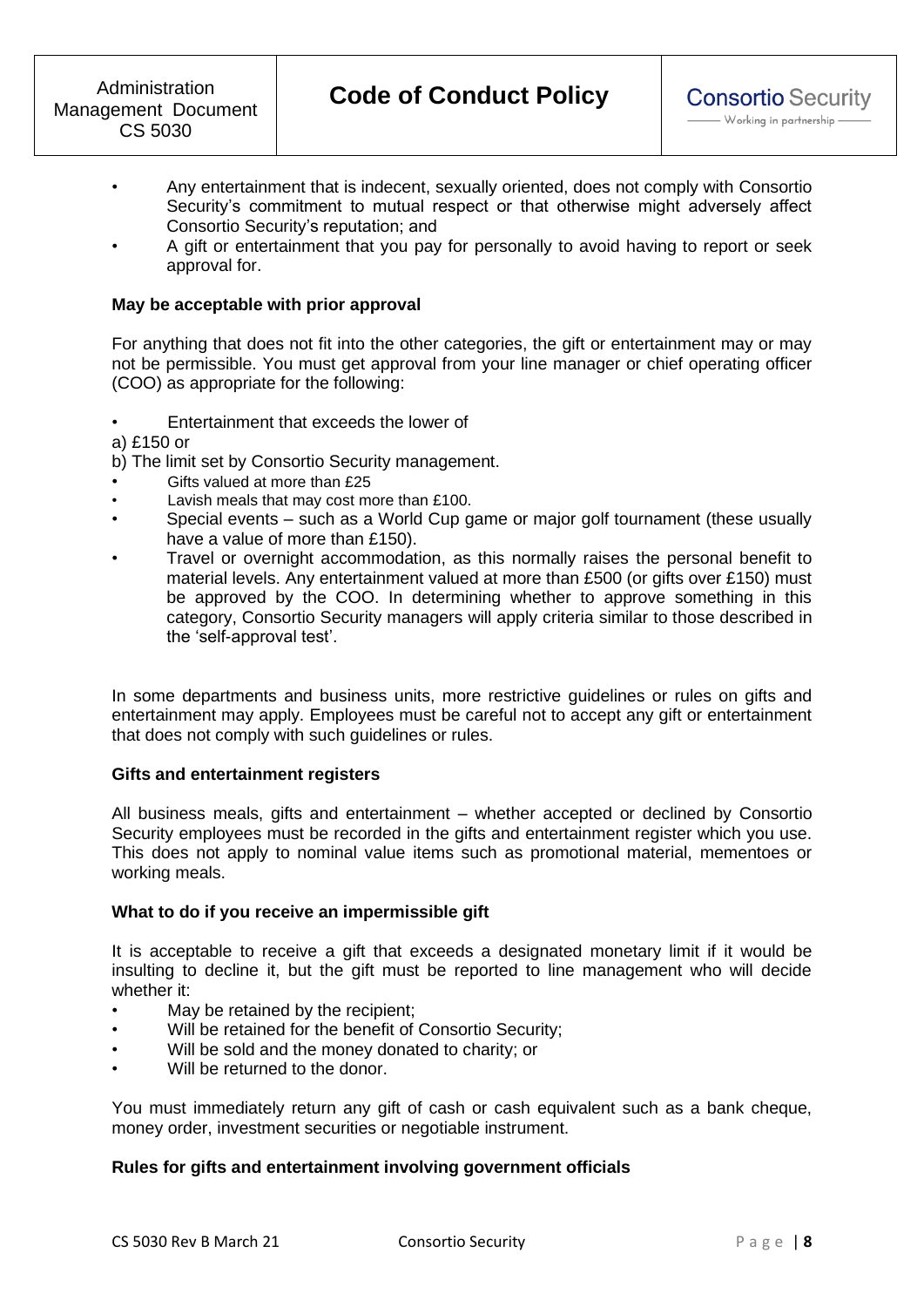Governments in some parts of the world have substantially more stringent requirements regarding gifts and entertainment, and breaches of these rules can be serious offences. If you deal with a government, make sure you know the rules that apply to your circumstances. Seek legal advice, if in doubt.

It is acceptable to promote, demonstrate and explain the benefits of Consortio Security's services to state-employed decision makers or potential partners provided there is no attempt to bias a decision by offering personal benefits. It is unacceptable to pay for the travel, accommodation or daily expenses of a delegation without prior approval from legal.

If you have questions or concerns about gifts and entertainment policies, contact your line manager.

# **CONFLICTS OF INTEREST**

Consortio Security respects its employees' privacy and therefore does not normally take an interest in personal conduct outside of work. However, when an employee's personal, social, financial or political activities interfere or have the potential of interfering with the employee's loyalty and objectivity toward the group, a 'conflict of interest' may exist that must be satisfactorily resolved. Actual conflicts must be avoided, but even the appearance of a conflict of interest can be harmful, too.

Conflicts of interest can arise in many ways. Here are examples of some of the more common ones.

### **Outside jobs and affiliations**

Outside employment and affiliations can create conflicts of interest. Examples include:

- Having a second job.
- Performing services.
- Serving as a director or consultant.
- Holding a financial interest.

Any of the above relating to a third-party organisation that is a competitor, customer or supplier of services to Consortio Security, may raise a conflict of interest, or the appearance of a conflict of interest. (The same is true if the relationship is with an organisation that is seeking to become a competitor, customer or supplier.) Some arrangements of this kind are never permissible. For example, you must never work or provide services for anyone that you must deal with as part of your job for Consortio Security. For all other relationships with competitors, customers or suppliers that could possibly raise a conflict of interest, you must first disclose it and obtain written approval from your line manager.

### **Jobs and affiliations of close relatives**

The activities of close relatives sometimes can create conflicts of interest, too. If you learn that a 'close relative' works or performs services for a competitor, customer or supplier, you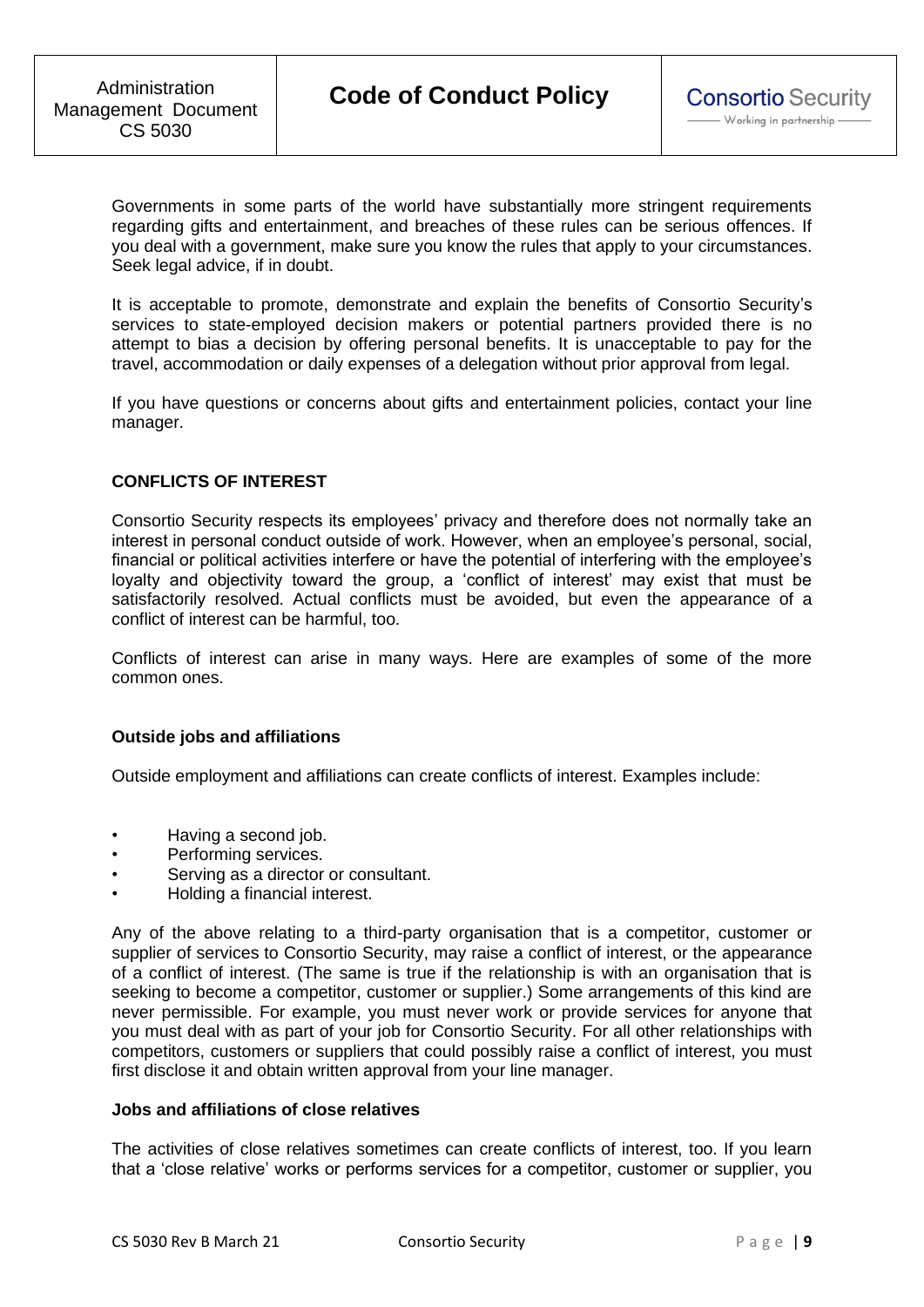must promptly notify your line manager to determine if action is required. In general, a relative should not have any business dealings with you, with anyone working in your department, or with anyone who reports to you. In addition, you should never be in a situation where you have the ability to hire, supervise, affect terms and conditions of employment, or influence the management of any close relative, regardless of whether that person is an Consortio Security employee or employed by an Consortio Security contractor. Exceptions require specific approval by your line manager. 'Close relative' means a spouse, partner, parent, stepparent, child, step-child, sibling, step-sibling, nephew, niece, aunt, uncle, grandparent, grandchild and in-law.

### **Boards of directors**

Occasionally, an employee may be asked to serve on the board of directors of another organisation and this can, in some cases, raise a conflict of interest or even a legal issue. Before accepting a position as a board member (including for not-for-profits), always get written approval.

#### **Other relationships**

You must also be careful to notify your line manager if you have any other relationships which could create, or appear to create, a conflict of interest.

#### **Investments**

Employees and their close relatives need to be careful that their investments do not create conflicts of interest, impairing the employee's ability to make objective decisions on behalf of Consortio Security. Conflicts can occur if investments are made in competitors, suppliers, or customers. Any 'substantial interest' in a competitor, supplier or customer requires the prior written approval of your line manager. A 'substantial interest' means any economic interest that might influence or appear to influence your judgement.

### **Some investments are always wrong**

- $\triangleright$  Never invest in a supplier if you have any involvement in the selection or assessment of, or negotiations with, the supplier, or if you supervise anyone who has such responsibility.
- $\triangleright$  Never invest in a customer if you are responsible for dealings with that customer or supervise anyone with such responsibility. Usually, however, whether an investment creates a conflict of interest is a matter of good judgement. When deciding whether an investment might create a conflict, ask yourself these questions:
- ➢ Would the investment affect any decisions I will make for my company?
- ➢ How would the investment seem to others inside my company, such as my coworkers – would they think it might affect how I do my job for the company?
- ➢ How would it look to someone outside the company, such as a customer or shareholder, or even in a newspaper?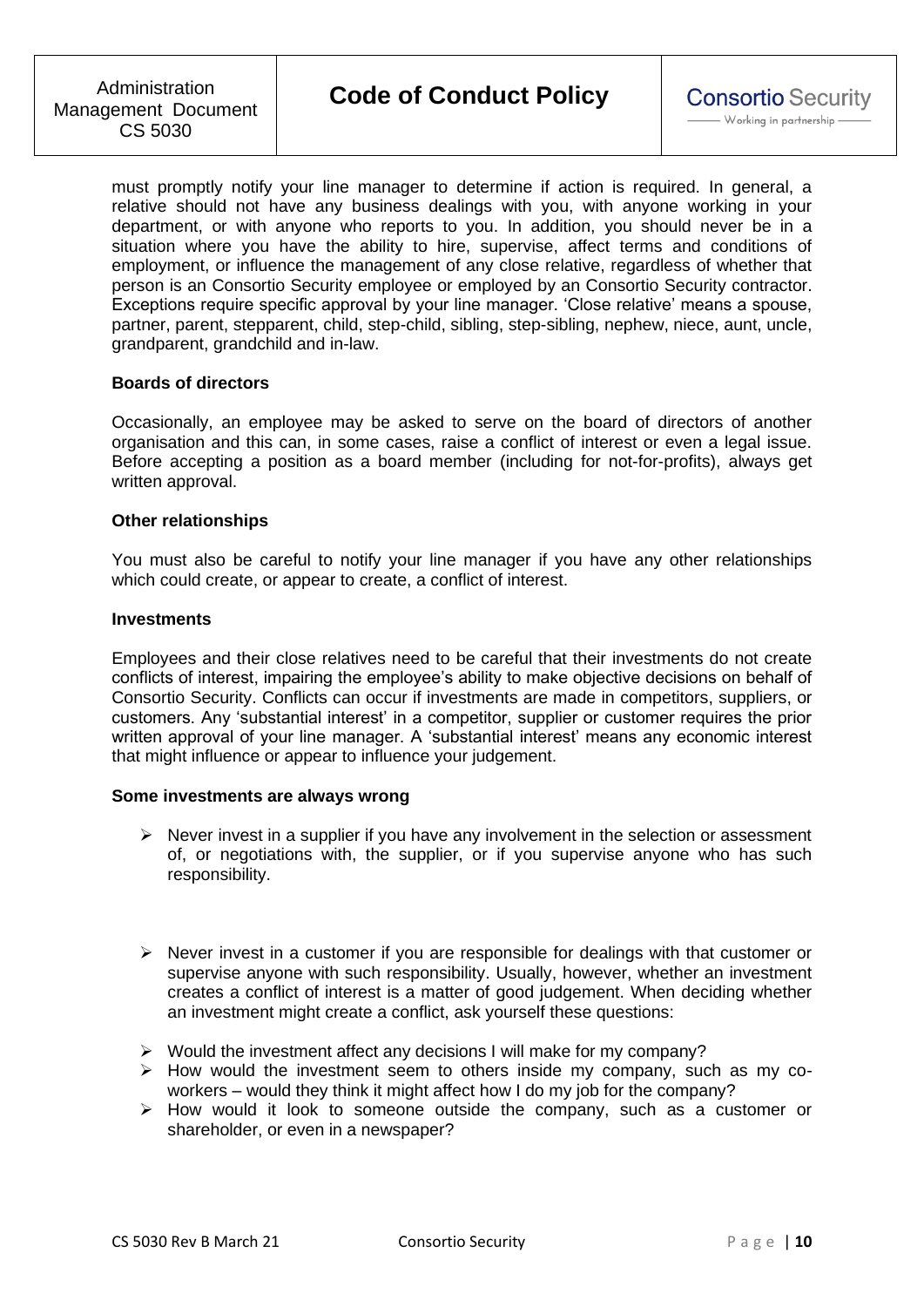If you think you may have a conflict of interest, or that others could possibly believe an activity or relationship you are engaged in is a conflict of interest, you must promptly disclose this to your line manager. Many conflicts of interest can be resolved in a mutually acceptable way, but they must be dealt with. Failure to disclose a conflict may lead to disciplinary action.

# **COMPETITION AND ANTITRUST**

Consortio Security adheres to what are called 'competition' laws in many countries and 'antitrust' laws in others. These are laws that promote or protect free and fair competition around the world. Competition laws prohibit anti-competitive behaviour, such as price-fixing conspiracies.

#### **Facts about competition laws: Competition laws vary around the world**

Many countries have laws prohibiting anti-competitive behaviour, so depending on where you work, the laws that apply to you may vary.

They can cover conduct outside the country

Some competition laws such as the US and EU antitrust laws can apply even when the conduct occurs outside the relevant country or countries' borders.

### Penalties are severe

In the EU, fines for anti-competitive behaviour can be 10% of a company's global turnover. In the US and UK, individuals convicted of conduct such as price-fixing can receive prison sentences. Around the world countries are developing and enforcing laws on anticompetitive activity.

Careless conduct can break the law

A seemingly innocent business contact such as a lunch discussion with a competitor's sales representative or a business chat at an industry trade association can be viewed as an attempt to send an anti-competitive 'signal' to competitors. In short, even the appearance of compromising activity might be viewed as breaking the law.

Certain arrangements almost always break competition laws, never talk with or exchange information with competitors to:

- Fix prices this can include setting minimum or maximum prices, or 'stabilizing' prices.
- Fix terms related to price, pricing formulas, credit terms, etc.
- Divide up markets, customers or territories. .
- Rig a competitive bidding process, including arrangements to submit sham bids.

Other activities may raise competition issues so always consult with legal before: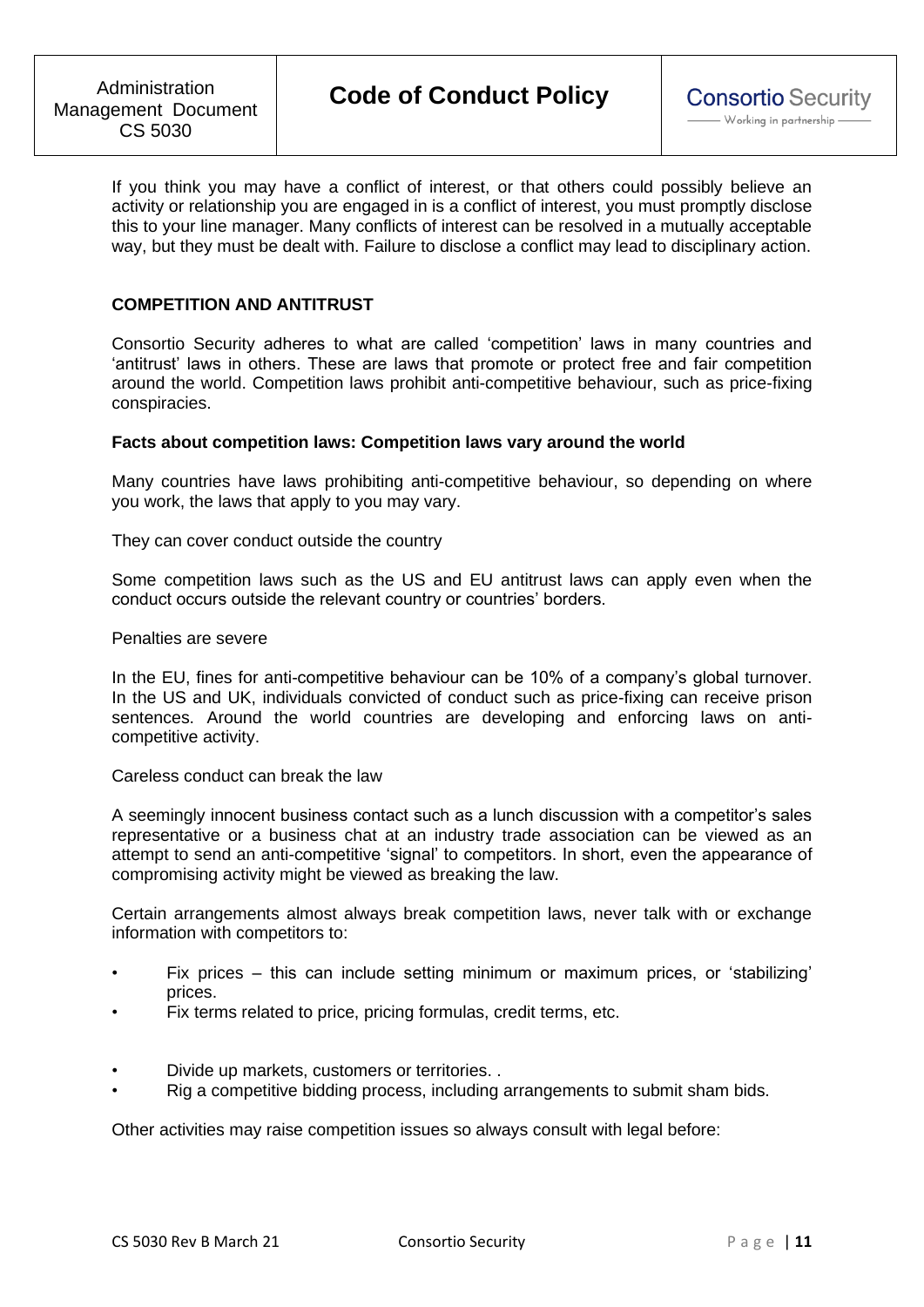- Entering into joint ventures, mergers, acquisitions and marketing, purchasing or similar collaborative arrangements with competitors.
- Establishing exclusive dealings arrangements (e.g. contracts that require a company to buy or sell only from Consortio Security).
- Tying or bundling together different products or services (e.g. contracts that require a buyer who wants one product also to buy a second 'tied' product).
- Serving as a director or consultant in a company that competes with us.

# **Trade associations**

Trade associations can perform useful and legitimate functions, such as the enhancement of safety within a particular industry. But because trade associations place us in close proximity with our competitors, their membership and activities require us to follow special cautionary guidelines. Employees must not engage in discussions or activities that would lead to the allegation or appearance of improper behaviour. Even passive participation in a meeting where a questionable discussion is taking place can put you and the company at serious risk. If you find yourself in this type of situation, you must make it clear that you believe the discussion is improper, break away from the discussion, and always promptly inform Consortio Security legal. You should consult legal if you are in any doubt about proper behaviour at trade association meetings.

# **Gathering competitor information**

Competition laws can make obtaining competitor information difficult since direct or indirect contact with competitors can have serious legal consequences. However, in order to compete effectively in the global marketplace, it is necessary and, if done correctly, legal to gather competitor information. At Consortio Security we will conduct rigorous, lawful competitor intelligence gathering. We will use only available literature, industry and other publicly available sources to understand business, customer and supplier directions, technology trends, regulatory proposals and developments, and existing and expected courses of suppliers and competitors. Consortio Security will gather this information fairly and legally.

Some forms of information gathering are always wrong, examples include:

- Theft.
- Illegal entry.
- Bribery.
- Misrepresentation of who you are.
- Electronic eavesdropping.

At Consortio Security, we are committed to avoiding even the appearance of improper information gathering. If you even suspect that a piece of competitor information might be considered confidential by the competitor you must check with legal before using the information in any way.

If you have questions or concerns about your responsibilities under the competition laws or whether it is appropriate to accept or have certain competitor information, consult your line manager or legal.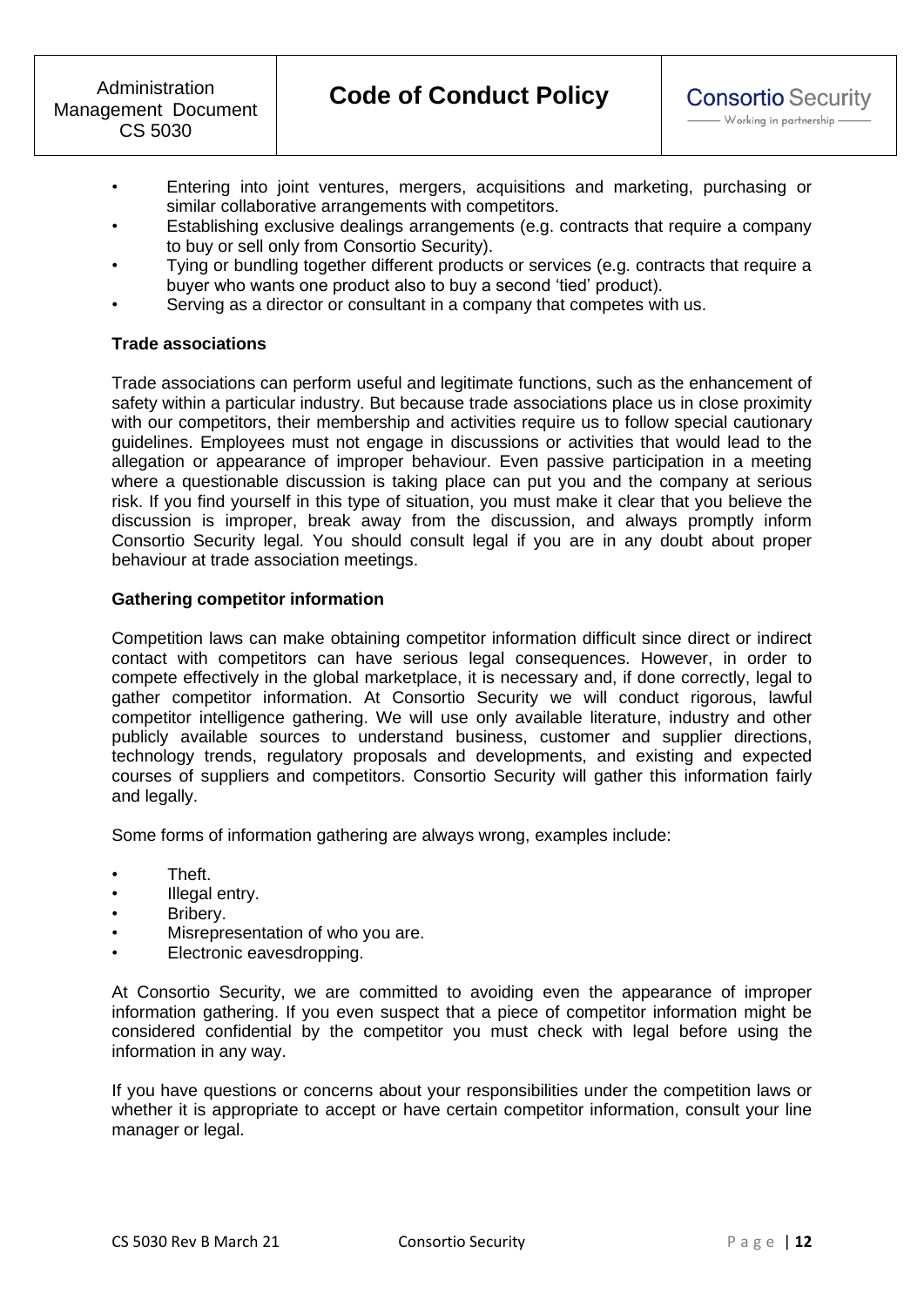### **MONEY LAUNDERING**

Money laundering is the process by which individuals or entities try to conceal illicit funds, or otherwise make these funds look legitimate. Consortio Security will not condone, facilitate or support money laundering.

Few Consortio Security employees will ever personally be in the position to infringe 'money laundering' laws, but there are two areas which we all need to watch out for:

- Irregularities in the way payments are made.
- Customers who appear to lack integrity in their operations.

### Payment irregularities

Consortio Security supports anti-money laundering policies by using procedures to avoid receipt of cash or cash equivalents that are the proceeds of crime. Be wary of:

- Payments made in currencies other than that specified in the invoice.
- Attempts to make payments in cash or cash equivalents.
- Payments made by someone not a party to the contract (unless approved).
- Payments to/from an account other than the normal business relationship account.
- Requests or attempts to make payments for each invoice or group of invoices by multiple cheques or drafts.
- Requests to make an overpayment.

Know your customer guidelines

To help make sure that we only do business with firms that, share our standards of integrity, always:

- Assess the integrity of potential customers and other business relationships.
- Communicate with customers about our compliance expectations of them.
- Continue to be aware of and monitor customers' business practices.
- Do not do business with any customer or other business partner suspected of wrongdoing relating to dealings with us unless those suspicions are investigated and resolved or otherwise approved by legal.

The above are guidelines only and are not a substitute for using good judgement and common sense when assessing the integrity and ethical business practices of customers and business partners. If anything doesn't seem quite right, seems too good to be true, or you feel uncomfortable with any customer or other business relationship, contact your line manager or legal for advice.

Suspicious transactions or activities by any customer must be reported promptly to Consortio Security, who will then be able to give prompt advice to ensure that the transaction is dealt with correctly.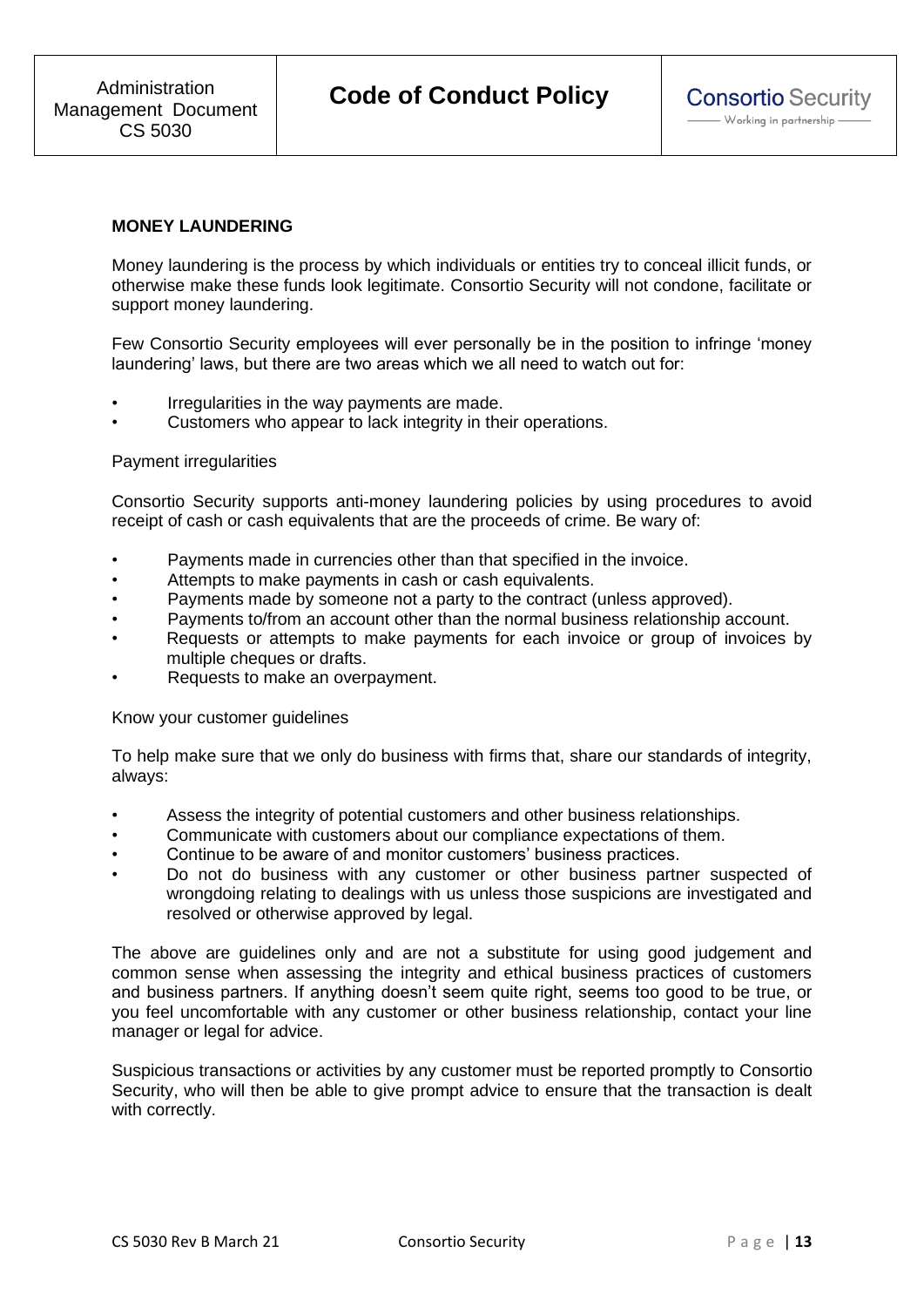# **WORKING WITH SUPPLIERS**

Consortio Security's suppliers play a critically important role in our ability to operate and provide services to our customers. That is why we must choose suppliers carefully, based on merit, and with the expectation that our suppliers will act consistently with our compliance and ethics requirements.

If your job involves selecting or working with suppliers, keep the following rules in mind:

- Choose suppliers based on merit, avoiding conflicts of interest, inappropriate gifts and entertainment or any other kind of favouritism that might compromise selection.
- Seek to do business with suppliers who comply with legal requirements and who act in a manner that is consistent with Consortio Security's commitment to compliance and ethics as outlined in this code.
- Help our suppliers understand Consortio Security's compliance and ethics requirements.
- Be alert to and report to line management activity by suppliers that is inconsistent with those requirements.
- Be careful not to give one supplier's confidential business information (proposed rates, winning bid information, etc.) to another.

# **GOVERNMENTS AND COMMUNITIES**

Places where we operate should properly benefit from our presence through the wealth and jobs created, the skills developed within the local population and the investment of our time and money in people. We will work towards improvements that are measurable and contribute to the real, independent growth of communities where we operate. We will not engage in bribery or corruption in any form and are committed to transparency in all our dealings. We will not participate in partisan political activity, make no political contributions in any country and seek to form a constructive and productive relationship with all branches of the media.

Bribery and corruption

Bribery means giving or receiving an undue reward to influence the behaviour of someone in government or business to obtain commercial advantage. A breach of law that prohibits corruption is a serious offence which can result in fines for companies and imprisonment for individuals. Even the appearance of a breach of anti-bribery or anti-corruption laws could do incalculable damage to Consortio Security's reputation. Anti-bribery and anti-corruption laws:

- Apply to Consortio Security employees.
- Forbid making, offering or promising to make a payment or transfer anything of value, including the provision of any service, gift or entertainment, to government personnel and other officials for the purpose of improperly obtaining or retaining business, or for any other improper purpose or business advantage.
- Forbid making improper payments through third parties, Consortio Security personnel must therefore be diligent in selecting and monitoring contractors, agents and partners.
- Require that companies keep accurate books and records so that payments are honestly described and company funds are not used for unlawful purposes.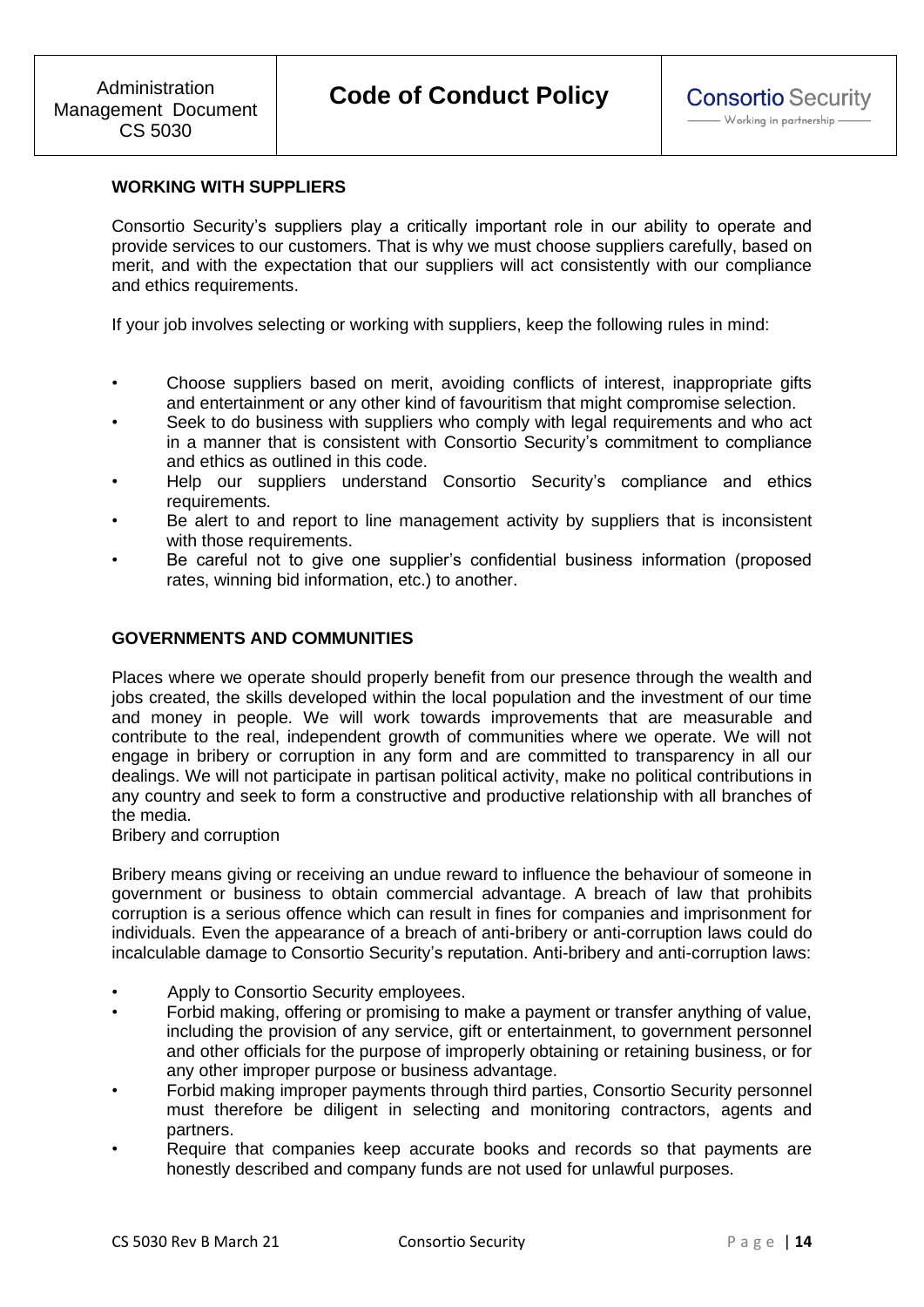Employees must never:

- Offer or make an unauthorized payment, or authorize an improper payment (cash or otherwise) to a local or foreign official, or any related person or entity;
- Attempt to induce a local or foreign official to do something illegal;
- 'Shrug off' or fail to report any indication of improper payments;
- Offer or receive money (or anything of value), gifts, kickbacks or commission, in relation to obtaining business or awarding contracts;
- Establish an unrecorded 'slush' fund for any purpose;
- Do anything to induce or facilitate someone else to break these rules; or
- Consortio Security does not permit 'facilitation' or 'grease' payments to be made to government officials, even if such payments are nominal in amount. ('Facilitation payments' are payments made to secure or speed up routine legal government actions).

#### Commercial bribery

Bribery of government officials is a serious matter, but bribery of those working in the private sector is also often illegal and always against our own standards of business conduct. You may have worked previously for, or have colleagues at, another company that allows facilitation payments to be made. Consortio Security does not.

#### Dealing with regulators

Being transparent in our communications about our performance (whether good or bad) increases trust in our activities, and makes others wish to do business with us. If during the course of your employment you are asked to provide information in connection with a regulatory agency enquiry or investigation, you must make sure that any information you provide is truthful and accurate, and that Consortio Security's legitimate interests are protected. Always seek advice from legal and your line manager before responding to a nonroutine request for information from a regulatory agency.

### **Never**

- Mislead any investigator or regulatory official.
- Attempt to obstruct in any manner the collection of information, data, testimony or records by properly authorized regulatory officials.
- Conceal, alter or destroy documents, information or records that are subject to an investigation or enquiry.
- Attempt to hinder another employee from providing accurate information.
- Retaliate against anyone who co-operates with regulatory agencies.

### **Always**

- Co-operate courteously with officials conducting a regulatory agency enquiry or investigation. However, where the request is non-routine, notify and seek advice from legal and your line manager before responding.
- Make sure that records and information relevant to any regulatory agency enquiry or any litigation are preserved. Make sure that any automatic systems, including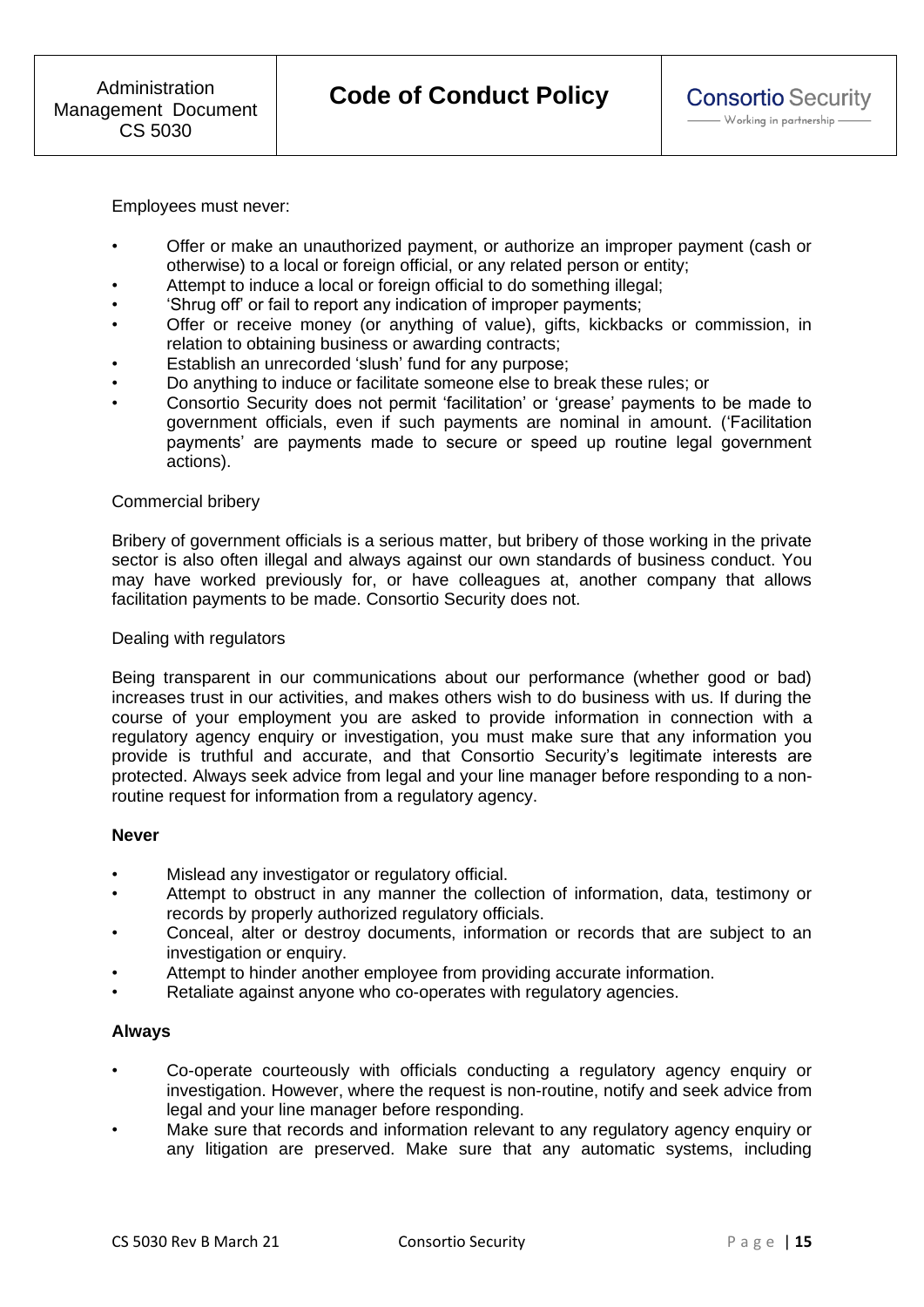electronic systems, for record disposal are stopped to avoid destruction of relevant records and information relating to such circumstances.

### **COMMUNITY ENGAGEMENT**

At Consortio Security we seek to engage in open and transparent dialogue and consultation with communities and other representatives such as Non Government Organisations (NGOs).

### **Basic rules you must always follow:**

- Comply with local laws and regulations in each community and country in which you work.
- Respect the cultures and varying business customs of those communities and countries (as long as they do not conflict with the principles in this code).
- Seek to recruit qualified local personnel, where practical.
- Notify contact with designated international NGOs to your line manager in advance of engaging in dialogue. We encourage employee participation in support of local community development initiatives and civic causes so long as there is no conflict of interest.

# External communications

Investors, analysts and the media External communications with these audiences require careful consideration and a unique understanding of legal and media issues. Only those employees specifically authorized to do so may respond to enquiries from members of the community.

- Take advice before talking about company matters with a reporter or analyst, either on or off the record.
- Report enquiries promptly to Consortio Security and take advice before responding.

External speaking engagements

Statements of Consortio Security's existing financial position and forward-looking financial statements may be

made only by properly authorized officers of the company.

### Political activity

Consortio Security's approach on corporate political participation is very simple and applies everywhere we do business, therefore:

- The company will not participate directly in party political activity.
- The company will make no political contributions, whether in cash or in kind, anywhere in the world.

In terms of personal political activity Consortio Security recognizes employees' rights to participate as individuals in the political process, in ways that are appropriate to each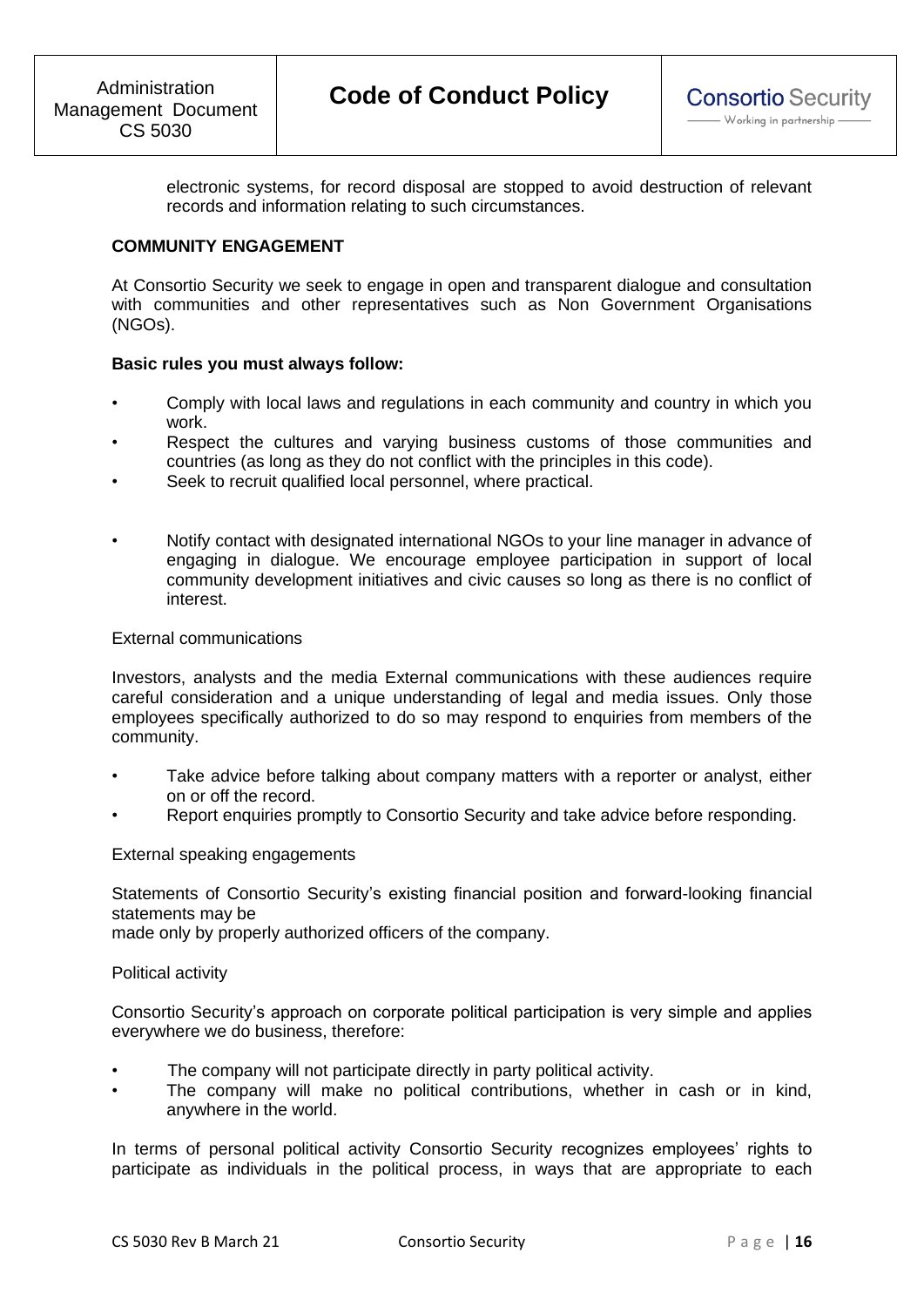country. However, you must be careful to make clear that you do not represent the company as you participate in the political process. Therefore:

- Do not use company time, property or equipment to carry out or support your personal political activities. In short, engage in the political process in your own time and with your own resources.
- Always make clear that your views and actions are your own and not Consortio Security's.
- If you plan to seek or accept a public office, notify your manager in advance. You should discuss whether your official duties might affect your work and work constructively with your manager to minimize any adverse impact on your job.

### Lobbying/advocacy

Although Consortio Security will not directly participate in party politics, the company will continue to engage in policy debate on subjects of legitimate concern to the group, its staff and the communities in which it operates, if you are in doubt as to whether an activity is appropriate, or might be subject to misinterpretation contact your line manager.

### **COMPANY ASSETS AND FINANCIAL INTEGRITY**

We have the responsibility as well as a legal duty to protect the physical, intellectual property and financial assets of Consortio Security. We will be forthright and transparent about our operations and performance, accurate in the recording and reporting of data and results, and exercise care in the use of our assets and resources.

#### **Accurate and complete data, records, reporting and accounting**

Honest, accurate and objective recording and reporting of information whether financial or non-financial is essential to:

- Consortio Security's credibility and reputation.
- Meeting Consortio Security's legal and regulatory obligations.
- Meeting Consortio Security's responsibility to its stakeholders.
- Informing and supporting our business decisions and actions.

All data that Consortio Security employees create whether financial or non-financial must accurately reflect transactions and events.

Financial data must conform to generally accepted accounting principles. Failure to keep accurate and complete records is not only contrary to Consortio Security policy but also may break the law. There is never a justification or an excuse for falsifying records or misrepresenting facts. Such conduct may constitute fraud and can result in civil and criminal liability for you and for Consortio Security.

Other data (e.g. HSSE performance, quality data, regulatory filings and other essential company information) must also be accurate and complete. This is true whether the data is in paper documents, computer-based or any other medium that contains information about Consortio Security or its business activities. Again, both our own company standards and, in many cases, legal standards, require it.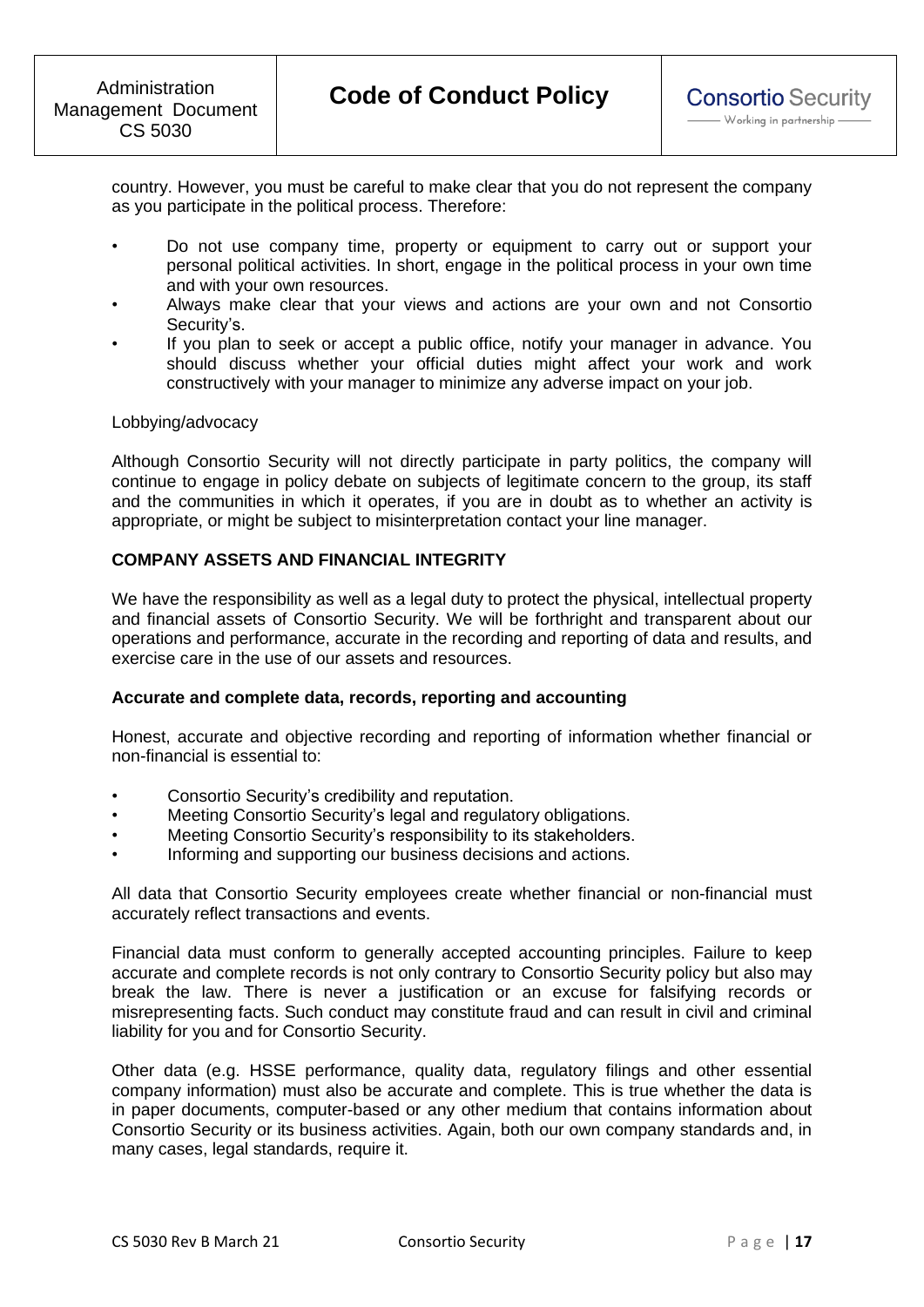# **Therefore always:**

- Ensure all transactions are properly authorized and accurately and completely recorded.
- Follow all laws, external requirements and company processes for reporting information, which apply in the jurisdiction(s) where your actions are recorded.
- Ensure that no undisclosed or unrecorded account, fund or asset is established or maintained.
- Co-operate fully with our internal and external auditors, provide them with accurate information and on request allow them unrestricted access to staff and documents (subject to legal constraints).
- Show financial integrity in submitting or approving expense claims.

#### **Never:**

- Deliberately make a false or misleading entry in a report, record or expense claim.
- Falsify any record, whether financial or non-financial (e.g. safety, environmental or quality results).
- Sell, transfer or dispose of company assets without proper documentation and authorization.
- Try to influence others to do anything that would compromise the integrity of Consortio Security's financial records or reports.
- Commit Consortio Security to contractual obligations which are beyond the scope of your delegated authority.

Falsifying or creating misleading information can constitute fraud and, simply put, fraud of any kind will not be tolerated.

Senior financial officers and others responsible for the accuracy of financial reporting have an additional responsibility to ensure that proper controls are in place to achieve truthful, accurate, complete, objective, consistent, timely and understandable financial and management reports. The applicable external and internal reporting standards as set out in the group reporting manual must be followed at all times.

# **Record retention**

Documents and records must be retained in accordance with the law and our record retention guidelines.

### **Never:**

- Conceal, alter, destroy or otherwise tamper with: company records or documents except as authorized in accordance with established standards and guidelines; Documents relating to actual, pending or threatened litigation and government/regulatory investigations, or in circumstances where there is reason to believe such litigation or investigation is reasonably likely to occur in the future.
- Remove or destroy records prior to the specified date without first obtaining permission.
- Destroy records you are uncertain about the validity of any entry or financial process.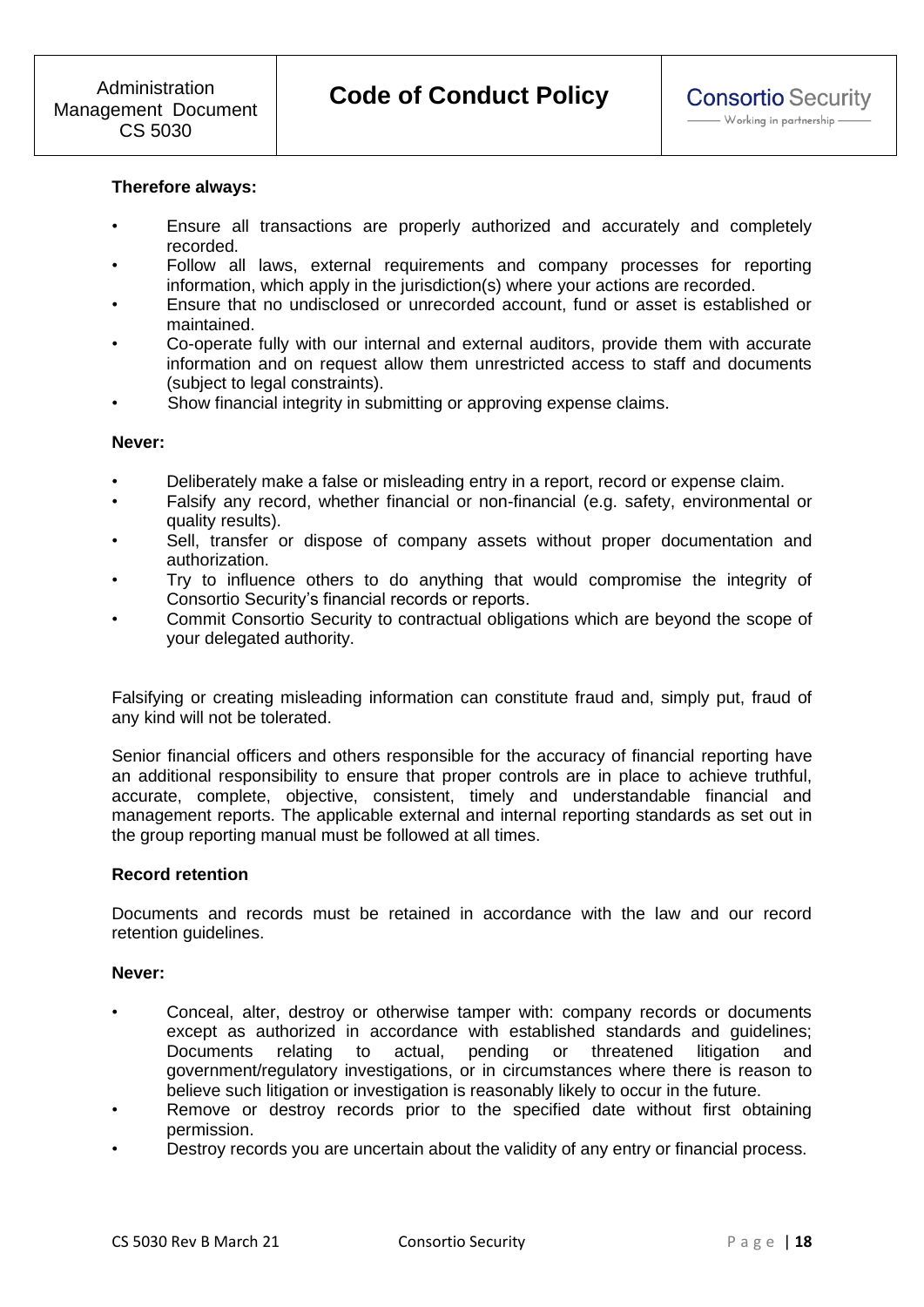If you believe you are being asked to create any false or misleading entry, data or report (whether financial or non-financial or for internal or external use). You must promptly report such concern or incident, or seek advice regarding the matter from:

- Your line manager or financial controller if you have doubts about how to record a transaction properly.
- The finance department if this does not resolve the concern.

If you are worried that a transaction is being, or has been, improperly recorded, you must promptly report this to the finance department. Your prompt reporting will enable early management intervention to take place.

### Protecting Consortio Security's assets

All employees are responsible for using good judgement to ensure that Consortio Security's assets are not misused or wasted. These assets include property, time, proprietary information, corporate opportunities and company funds, as well as personal company equipment.

#### Company property

You are individually responsible for ensuring that Consortio Security property that you use or come into contact with as part of your work is not damaged, misused or wasted. You also have a duty of care to report the abuse of Consortio Security property by others. You must not use any company equipment or facilities for your personal activities except in the very limited circumstances.

Portable or home-working equipment that is issued to you (for example, laptops and mobile phones) remains the property of Consortio Security. You must take reasonable care of it as you would other Consortio Security

property: ensuring that it is not damaged, abused, wasted, lost or exposed to unnecessary risk of being stolen.

### Company time

Whilst at the workplace you are expected to be fully engaged in your work and not undertaking personal activities. Devote the necessary time to your work in order to fulfil your job responsibilities. Those required to report their hours worked must do so truthfully and accurately.

'Intellectual property' and other protected information

At Consortio Security we regularly produce valuable, non-public ideas, strategies and other kinds of business information 'intellectual property' which we own and need to protect just as we do with other kinds of property. Because it is the product of Consortio Security's own hard work, various laws allow Consortio Security to protect this information from use by outsiders.

Intellectual property includes: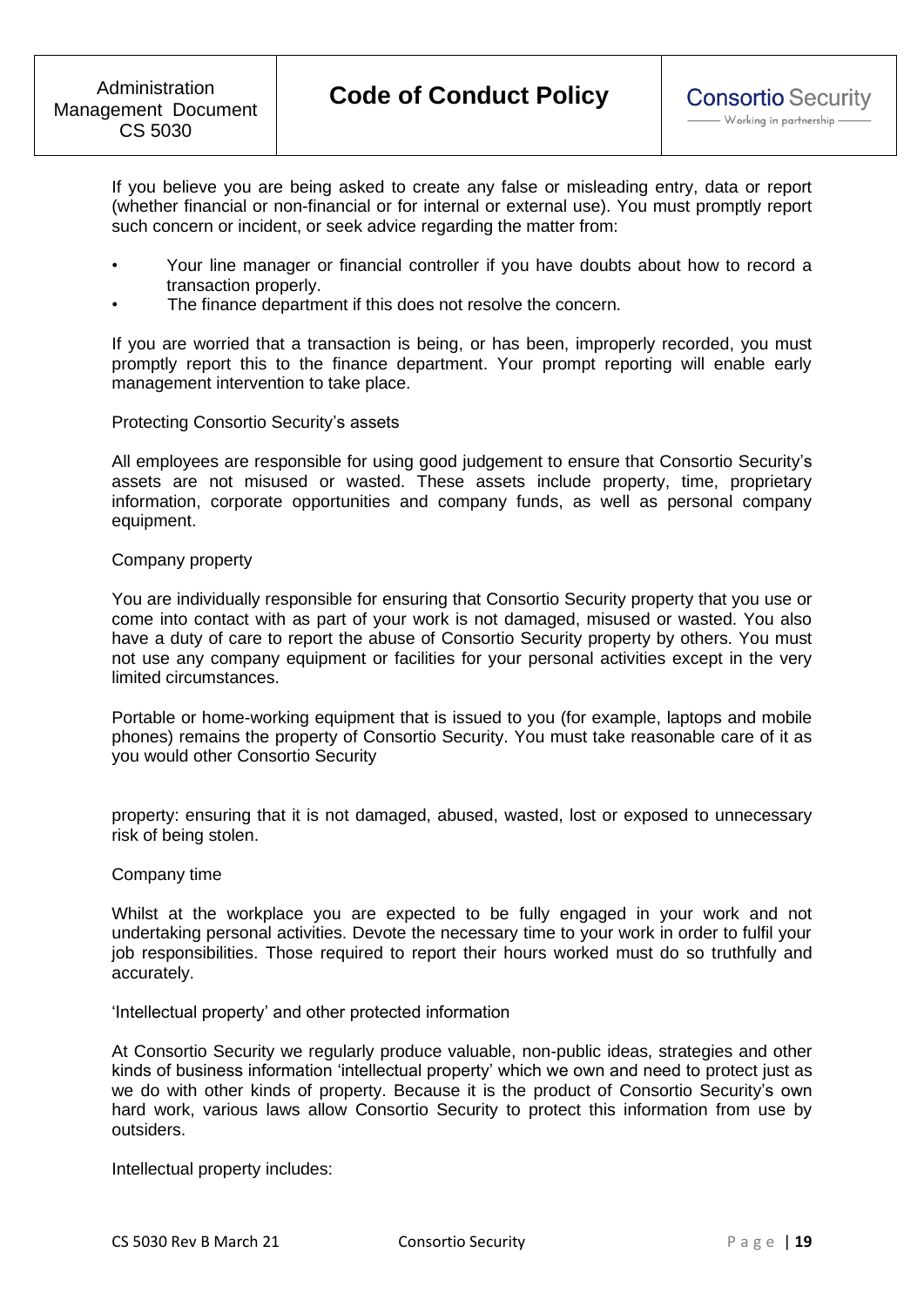- Patents.
- Copyrights.
- Trademarks and service marks.
- Other kinds of confidential business information such as: Sales, marketing and other corporate databases.
- Marketing strategies and plans.
- Research and technical data.
- Business ideas, processes, proposals or strategies.
- Software bought or developed by the company.
- Information used in trading activities including pricing, marketing and customer strategies.

In addition, other confidential business information, such as personnel lists and customer data, must also be protected. Always protect and never disclose any confidential Consortio Security intellectual property or any other confidential information. This is to ensure that we reap the benefits of our own hard work and keep our commitments to others. These obligations apply throughout your employment and continue after your employment ends. Instructions for classification and protection of information are given in the Security of information standard. On occasion, we may need to share Consortio Security intellectual property with persons outside of Consortio Security for example, so that a third party can work effectively with us. However, even when there seems to be a legitimate reason to share proprietary information, you should never disclose such information without management's prior approval and then only under a written confidentiality agreement approved by legal.

### Corporate opportunities

Employees owe a duty to Consortio Security to advance Consortio Security's legitimate business interests when the opportunity arises. Never use Consortio Security property, information, or position for personal gain.

### Company funds

Always protect Consortio Security's funds as you would your own: guarding against misuse, loss, fraud or theft. This includes company monies advanced to you and any company travel and entertainment, procurement or credit cards you may hold. Make sure that all claims, vouchers, bills and invoices are accurate and submitted in a timely manner.

### Intellectual property and copyright of others

Just as we protect our own business information, we are committed to respecting the intellectual and protected information of others. Basic rules you must follow:

- Do not bring to Consortio Security or use any confidential information, including computer records, from prior employers.
- Seek advice from legal when assigning work to a new employee if there is a risk that the employee might use protected information from a prior employer.
- Do not load any unlicensed software on any Consortio Security computer.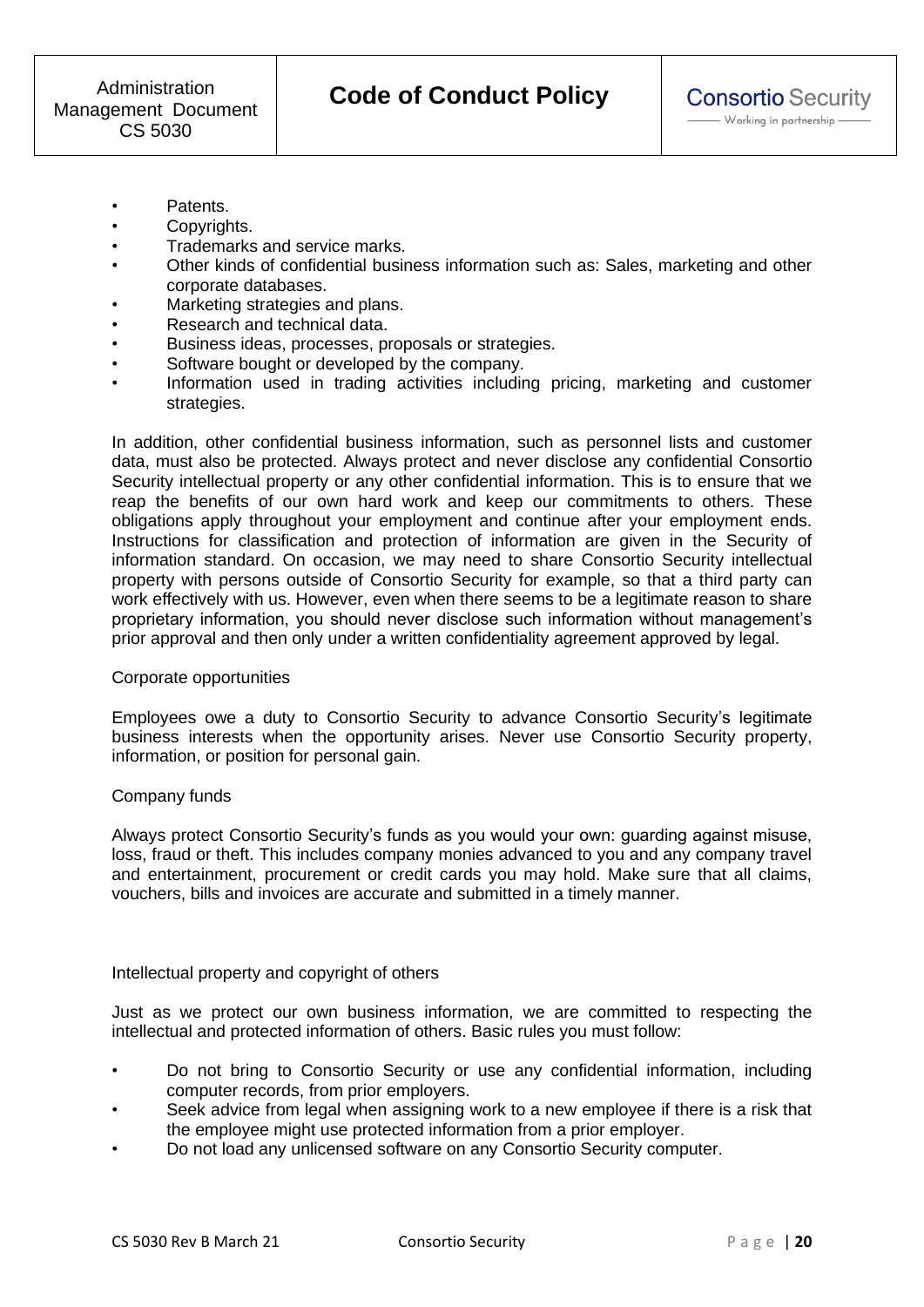- Do not accept or use anyone else's confidential information except under an agreement approved by legal.
- Only copy documents and materials (including computer software) that are not copyrighted (for example, a government report) or when you have specific permission to do so.
- Do not use copyrighted materials or third-party trademarks (for example, portions of audio, video and off-the-internet or off-the-air recordings) in materials you are producing (including internet or intranet web sites) without specific permission from the copyright owner. Consult legal on whether 'fair use' may allow the use of brief excerpts.
- Do not knowingly infringe a valid patent of another party.
- You are; of course, free to gather competitor information from legitimate public sources.

# **DIGITAL SYSTEMS USE AND SECURITY**

Digital systems and the information processed and stored on them, are critical to our company. Everyone who uses digital systems; employees, contractors, consultants and other people with temporary access must ensure that these resources are used appropriately and in line with relevant security policies. Effective security is a team effort requiring the participation and support of everyone who deals with Consortio Security's information or digital systems.

Computer hardware and software and all information on Consortio Security digital systems, as well as any Consortio Security information on your home or other non- Consortio Security digital systems, are company property. Therefore, use company digital systems responsibly and primarily for the business purposes for which they are intended. Do not load software onto an Consortio Security digital system unless you know this is approved.

### **Personal use must not:**

- Displace any business activity.
- Consume more than a trivial amount of network or other Consortio Security resources (e.g. downloading large files or accessing streaming audio or video for personal use are considered digital systems misuse).
- Interfere with your productivity or the productivity of others doing Consortio Security work.
- Include soliciting other users or conducting any non- Consortio Security business enterprise.
- Damage the company's reputation.

Never use company electronic communications systems to transmit without authorisation:

- Confidential data about individuals.
- Confidential company information.
- Copyrighted or licensed materials.

Never deliberately access, store, send, post or publish: Pornographic, sexually explicit or sexually exploitative images or text or any materials promoting violence, hatred, terrorism or the intolerance of others.